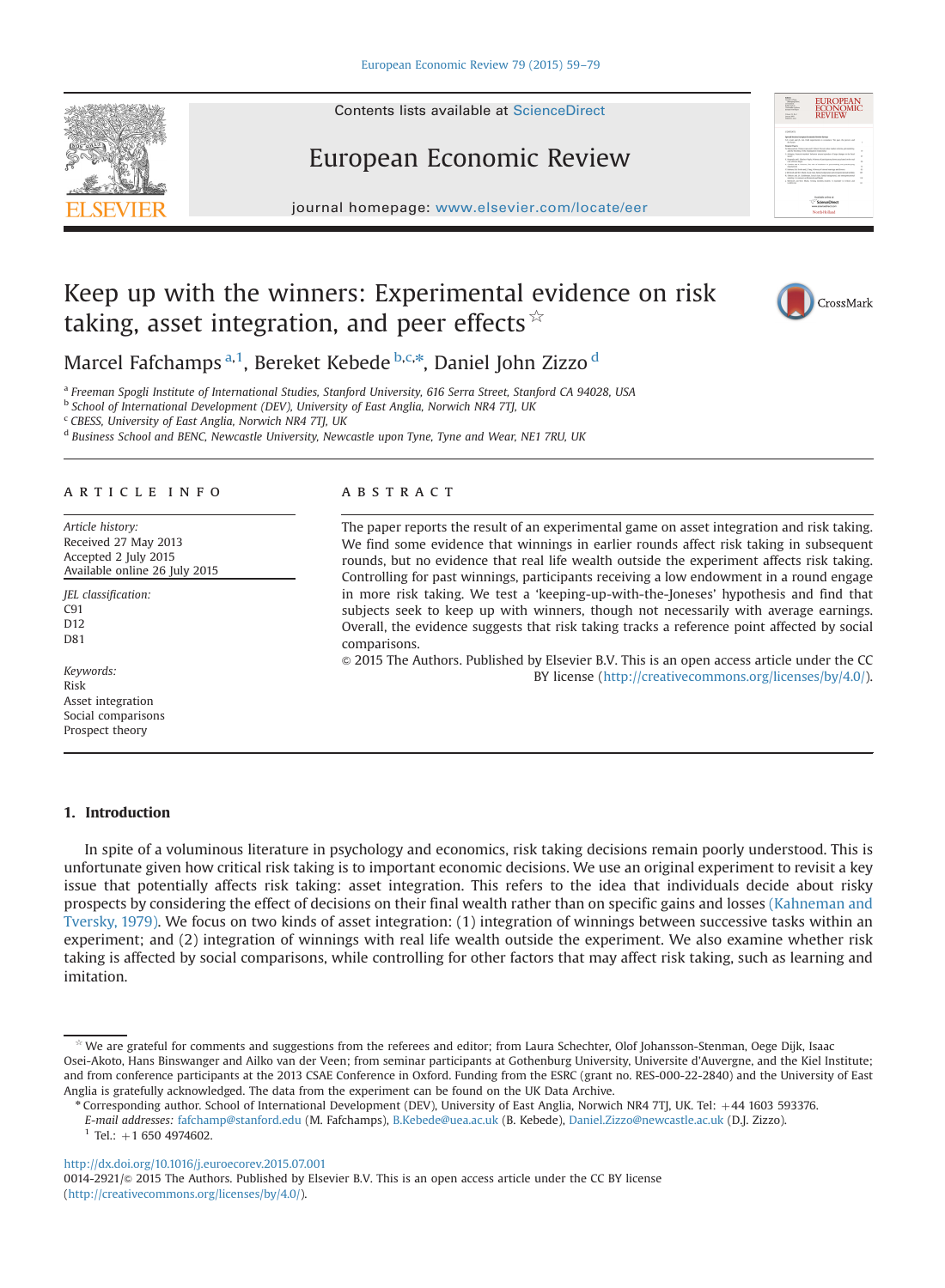The study population, partly made of Ethiopian farmers, faces considerable risk in their daily life and is thus well suited to investigate risk taking. Furthermore, because this population is poor, the winnings from the experiment are large relative to their normal income. We thus expect their behavior to be more representative of risk taking by experienced individuals. We also present evidence using university students in the United Kingdom and in Ethiopia.

There is evidence that experimental subjects make risk taking decisions 'as in a bubble', that is, ignoring their nonexperimental assets.<sup>2</sup> Perhaps the most convincing evidence of this is that experimental subjects reject profitable lotteries involving payoffs that are small relative to their wealth [\(Rabin, 2000](#page-19-0); [Rabin and Thaler, 2001](#page-19-0); [Johansson-Stenman, 2009\).](#page-19-0) If participants integrated lottery stakes with their total wealth, only extremely risk averse individuals would avoid small profitable lotteries. One way to solve this paradox is to assume that individuals keep total wealth and experimental income mentally separate, which amounts to a lack of asset integration [\(Cox and Sadiraj, 2006\).](#page-19-0) This was already implied by the risk attitude estimates of [Binswanger \(1981\)](#page-19-0) and [Gertner \(1993\),](#page-19-0) and has most recently been claimed by [Schechter \(2007\)](#page-20-0). While asset integration has been tested using experimental data alone (e.g., [Heinemann, 2008\),](#page-19-0) we are aware of only one published study [\(Andersen et al., 2011\)](#page-19-0) that directly tests asset integration by combining survey and experimental data.<sup>3</sup> They find evidence of only partial asset integration.

We revisit this issue using results from a multiple round experiment and test whether people integrate winnings between successive rounds of the same experiment. Participants are divided into groups of six. At the beginning of each round, three receive a high endowment while the other three receive a low endowment. Initial endowments are common knowledge within the group. From this endowment, participants are asked how much they wish to 'invest' in a lottery that yields, with equal probability, 0 or three times the amount invested. In the context of the experiment, risk taking is represented by the share of the endowment that players invest in the lottery. We take advantage of the fact that players are faced with the same decision three times to investigate dynamic individual and peer effects.

We begin by showing that risk taking within the experiment is uncorrelated with the assets that participants hold outside the experiment, i.e., there is failure of integration with real life assets. For the Ethiopian subject population, we find that winnings from earlier rounds of the experiment increase risk taking. This result does not hold for UK subjects. Taken in combination, these results are consistent with narrow framing: what happens during the experiment is regarded by participants as being in a different frame from their daily lives<sup>4</sup>. But the size of the frame within the experiment may vary across populations.

We also test whether risk taking depends on receiving a low or high endowment in a round. In an expected utility framework, the effect of a high endowment is predicted to be the same as that of past winnings, i.e., positive with an equal coefficient. This is not what we find: participants who receive a high endowment in a round invest a smaller share of it in the lottery than those who receive a low endowment, controlling for past winnings. This suggests that participants who receive a low endowment in a round try to make up for it by taking more risk. This effect can be understood as an application of prospect theory to our experimental setting, and suggests that reference points are affected by the endowment that participants receive at the beginning of each round.

We investigate whether reference points are affected by the winnings of peers.<sup>5</sup> At the end of each experimental round, participants observe the winnings and investment decisions of other players in their group. We examine whether risk taking is affected by how much others invested and won. There are several possible channels by which these may influence risk taking. We test – and reject – several of these channels. The results we emphasize here suggest that subjects' risk taking is affected by social comparisons. We find that experimental subjects act as if they are in an implicit competition with each other: when others win big, they take more risk, presumably to try to keep up with them. We also investigate whether participants behave in a way similar to 'keeping up with the Joneses' in the consumption domain ([Duesenbery 1949](#page-19-0); [Johansson-Stenman et al., 2002\)](#page-19-0).<sup>6</sup>. One simple way of modelling this is by assuming that the reference point or aspiration level is a function of what others earn on average: if participants are falling behind the average of their peers, they then take more risk – up to the point where they are above the average.<sup>7</sup> This idea is reminiscent of [Bault et al. \(2008\)](#page-19-0) although their experimental setting is different. We test this prediction and find no evidence of such an effect.

Taken together, the results indicate that experimental subjects take experimental earnings into account when deciding how much risk to take: some subject populations (i.e., in Ethiopia but not in the UK) take more risk if they won more in

 $2$  E.g., much of the evidence in favor of prospect theory or other non-expected utility theories relies on changes of income as opposed to final states. Broadly speaking, this evidence can be interpreted as violating asset integration (see, for example, [Battalio et al., 1990](#page-19-0) for a similar interpretation).

 $3$  [Heinemann \(2008\)](#page-19-0) uses Holt and Laury experimental data to test asset integration but does not have actual wealth data for the studied subjects. <sup>4</sup> This is an example of 'choice bracketing' as discussed by [Read et al. \(1999\).](#page-20-0)

<sup>&</sup>lt;sup>5</sup> Our experimental design also enables us to explore other dynamic effects at the individual and group level. Exploiting the fact that participants make repeated choices after observing their past lottery outcomes, we verify whether we observe either a 'hot hand' effect – by which participants who win lotteries become more risk taking controlling for experimental earnings – or a 'gambler's fallacy' – by which participants instead engage in less risk taking following a win. [Croson and Sundali \(2005\)](#page-19-0) find some evidence of both in data from a Las Vegas casino. Some of our coefficient point estimates are consistent with the gambler's fallacy, but results are not statistically significant.

 $6$  There is also a connected literature looking at the relationship between risk-taking and inequality in tournaments, which could have social status as prizes (see [Becker et al., 2005](#page-19-0); [Hopkins and Kornienko, 2010](#page-19-0); [Hopkins, 2011\)](#page-19-0).

 $7$  To have this result, we either need to assume standard loss aversion combined with greater risk taking in the domain of 'losses' relative to the reference point such as may be assumed, e.g., in cumulative prospect theory [\(Tversky and Kahneman, 1992\);](#page-20-0) or we need to assume an aspiration level type of model such as [Lopes and Oden \(1999\)](#page-19-0) and [Genicot and Ray \(2010\)](#page-19-0). The two sets of models may be related [\(Rieger, 2010\).](#page-20-0)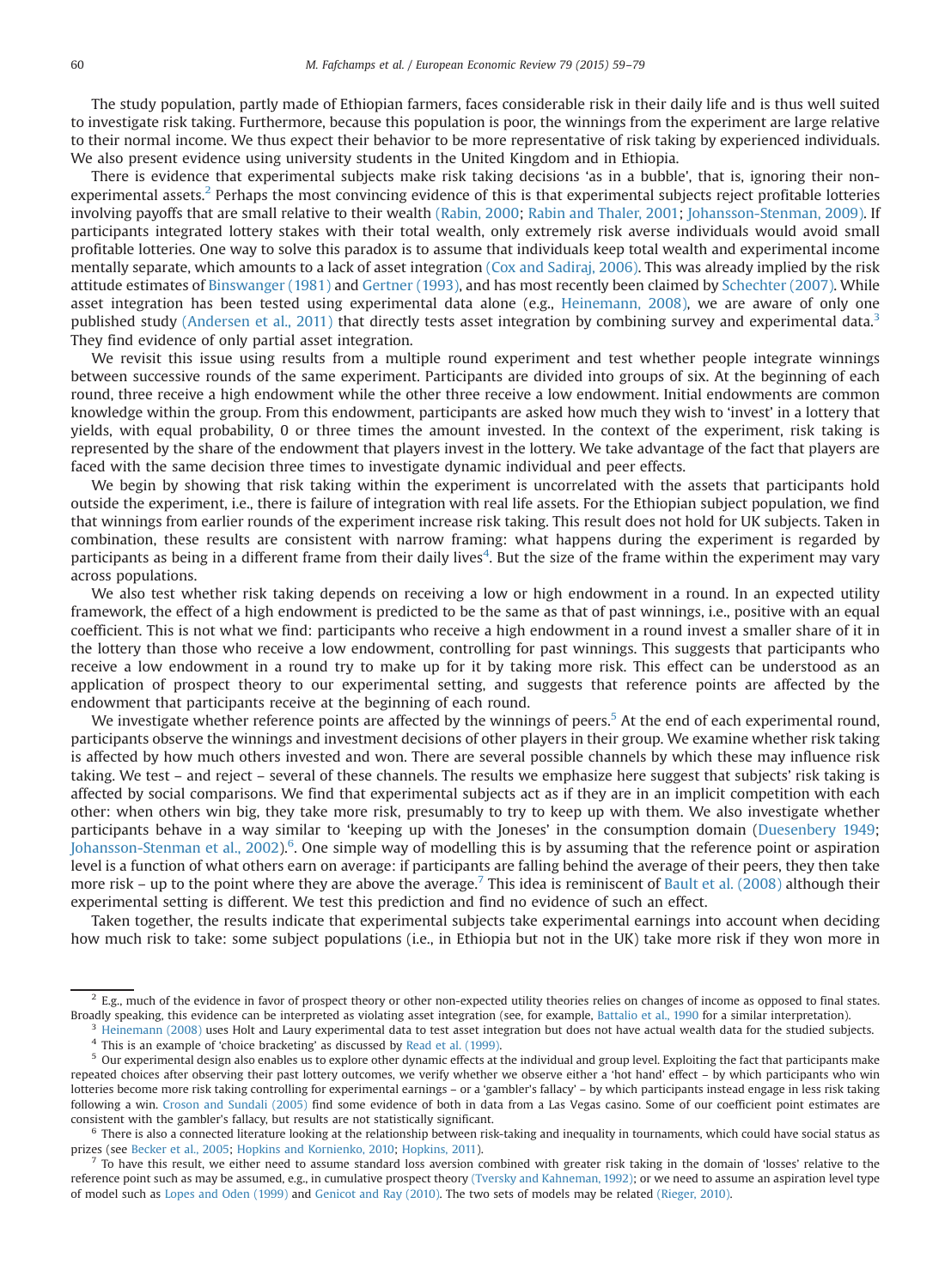earlier rounds; all seek to compensate for a low endowment in a round by taking more risk; and all take more risk if some players in their group won more than them in earlier rounds. The latter behavior suggests that participants take high earners as reference point when deciding how much risk to take. Risk taking thus appears to have a competitive element, even when participants are quite poor and when the potential earnings from the experiment are large relative to their wealth or income.

## 2. The experiment

We conducted an experiment in Ethiopia in four rural villages, mainly with farmers, and with university students in the capital city, Addis Ababa. As robustness check, the experiment was subsequently replicated in the UK. The details and findings of the UK replication are discussed in the robustness section.

The rural fieldwork in Ethiopia was conducted between February and March 2009. The four villages are located in different agro-ecological regions of the country. Subjects were recruited among household heads and their spouses participating in the Ethiopian Rural Household Survey panel. All participants come from farming households; two-third of them are males. The games with university students took place in February 2010. Addis Ababa university did not have a permanent experimental laboratory at the time so students were recruited through ads posted around campus. Information about participants is given in the Data Section.

The experimental design is based on earlier experiments organized by [Zizzo \(2003\)](#page-20-0) and [Zizzo and Oswald \(2001\)](#page-20-0) in a laboratory setting. Participants are asked to repeatedly make the same risky choice. This choice is framed as an investment decision. This enables us to examine whether choices evolve over time as a function of each participant's past winnings and information set. This aspect of the data is the focus of this paper. $8$ 

The design of the experiment is as follows. Thirty individuals participate in a session and these players are divided into five groups with six players in each, equally divided into high and low income players. Anonymity within each group is strictly maintained even though the thirty participants in a session can see each other. Each player plays three rounds. At the start of each round players are randomly given either a high (Ethiopian Birr 15) or a low (Birr 7) endowment to induce inequality.<sup>9</sup> Each participant then decides how much of this endowment to invest in a more than actuarially fair lottery with a 50% chance of winning thrice the amount invested. Lottery outcomes are independent across participants. After lottery winnings are determined, players are informed of the winnings of the other five members of their group and how much they themselves have won from the lottery.

The game is repeated three times.<sup>10</sup> In each round new groups are formed with different participants. Players are informed about this. At the end of the game, participants leave with all the winnings accumulated over the three rounds plus a participation fee. This was implemented in four rural villages with a total number of 240 participants, and with 60 university students in the city of Addis Ababa. In addition, a slightly different version of the game was played with another 60 students. In this version, participants stay in the same group of six players over the three rounds. We call this treatment the fixed group treatment. $11$ 

# 3. Testing strategy

We now introduce the econometric testing strategy. After presenting our notation, we explain how we test whether participants integrate their assets or past winnings when deciding how much risk to take. We then introduce social comparisons. At the end of the section we discuss how we address possible confounding effects induced by imitation and learning. Possible confounding effects are discussed in detail in Appendix.

#### 3.1. Notation

Let  $Z_{it}$  be the initial endowment given to player i in round t, with  $Z_{it}$  taking one of two values, 7 or 15. Let  $X_{it}$  denote how much of this endowment player  $i$  invests in the lottery in round  $t$ . The amount not put at risk is  $Z_{it} - X_{it}$ . Individuals with a

<sup>&</sup>lt;sup>8</sup> The experiment also allows participants to destroy, at a cost, other players' payoff. This aspect relates to a literature studying the so-called 'moneyburning' experiments and is the focus of a companion paper [\(Kebede and Zizzo, 2015\)](#page-19-0). In the money burning stage players observe the winnings of other participants in their group of six players, and are allowed to pay something to decrease the earnings of others. In each round the money burning decisions of one of the six group members is selected at random, and only the player whose payoff was 'burned' is told. Given that money burning is rare, few subjects observe it. At the end of the paper we check the robustness of our results to experiencing money burning.

<sup>9</sup> Although more power could in principle have been achieved by varying initial endowments more, maintaining the range of endowments constant keeps the cognitive burden of the game low, a necessity given that a large proportion of rural participants is illiterate. The Birr is the national currency of Ethiopia and at the time of games the exchange rate was around 8 Birr for 1 US\$.

<sup>&</sup>lt;sup>10</sup> Repeating the game a larger number of times could in principle yield valuable information on dynamic effects. This was not feasible given that all experiments were conducted without computers. Adding more rounds would have taken too long, leading to participant fatigue.

<sup>&</sup>lt;sup>11</sup> The purpose of the fixed group treatment is to test whether money burning affects subsequent investment because subjects react to a change in their expectation of the behavior of people in their group (fixed group), or respond to something less specific – such as a change in the expected behavior of the population or the moral reprobation implicit in money burning (changing group). This aspect of the experiment is used by [Kebede and Zizzo \(2015\),](#page-19-0) but is not relevant here.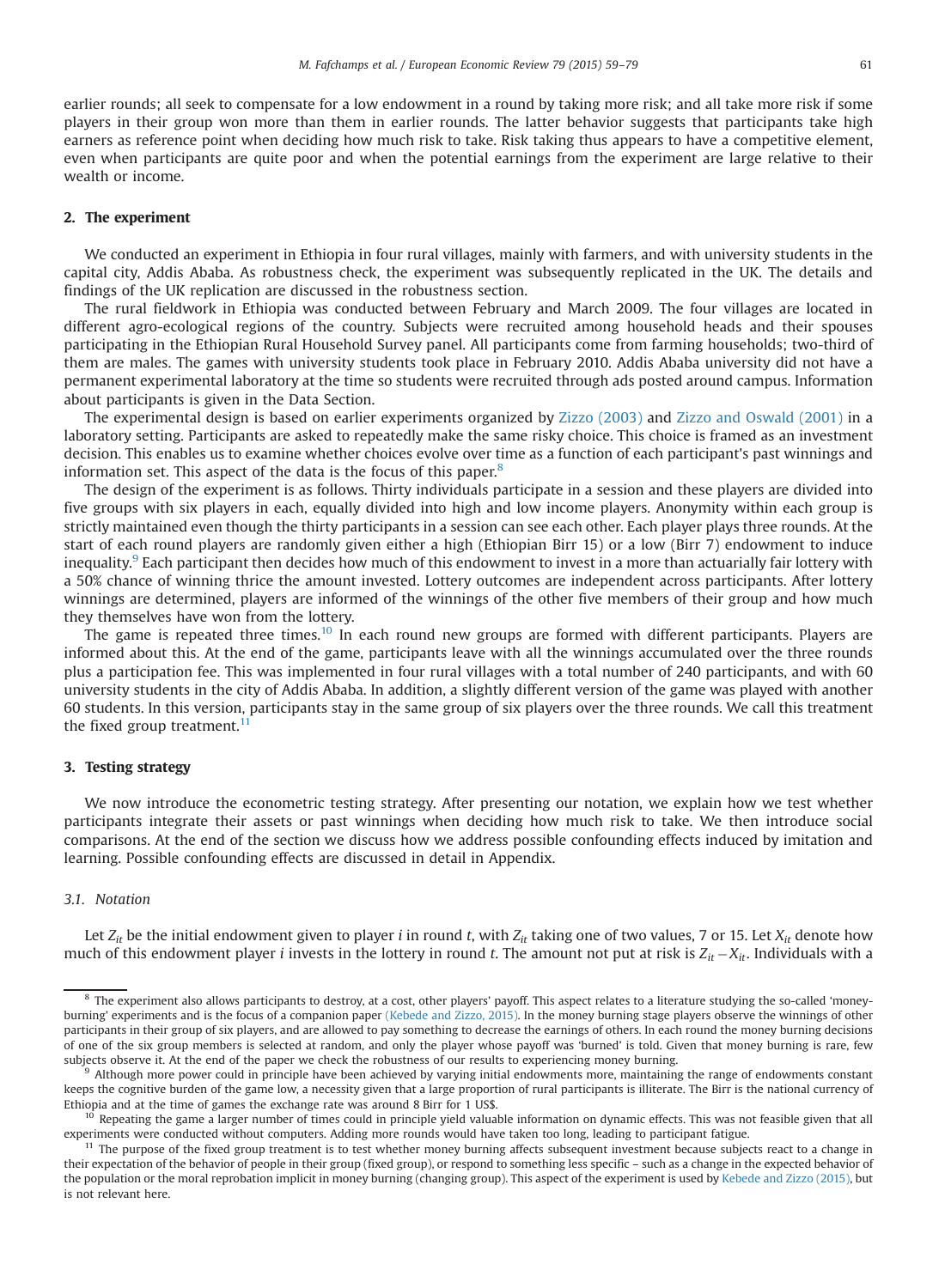<span id="page-3-0"></span>smaller initial endowment  $Z_{it}$  can invest less. We define risk taking  $x_{it}$  as the proportion of  $Z_{it}$  that is invested:

$$
x_{it} = \frac{X_{it}}{Z_{it}}
$$

Clearly,  $0 \le x_{it} \le 1$ .<sup>12</sup> Let Y<sub>it</sub> denote the return on the risky investment. It takes two values with equal probability: 0, and 3X<sub>it</sub>.

This game is played for three successive rounds in groups of six players. In one treatment, the six players are the same throughout. In another treatment, the six players change in each round. At the end of each round, players are told how the other members of their group played and how much money they earned. In other words, they are told  $Z_{it}$ ,  $X_{it}$  and  $Y_{it}$  for all five other players. Let  $W_{it}$  denote the winnings of player *i* in round *t*. In general  $W_{it} = Z_{it} - X_{it} + Y_{it}$ .<sup>13</sup>

## 3.2. Risk taking

We first examine decisions when players regard each round of the game in its own narrow frame. With no asset integration with earlier rounds, all three rounds for player i are identical and the decision in each round is of the form

$$
\max_{0 \le X_t \le Z_t} \frac{1}{2} U(Z_t - X_t) + \frac{1}{2} U(Z_t + 2X_t)
$$
\n(3.1)

This shows that  $X_t$  is a function of  $Z_t$  only, not of earlier winnings. In linear form we have

$$
X_{it} = a + bZ_{it} + u_{it} \tag{3.2}
$$

If players have constant relative risk aversion,  $x_{it}$  is a constant proportion of  $Z_{it}$  and  $X_{it} = bZ_{it} + u_{it}$ .<sup>14</sup> It is widely believed that relative risk aversion (RRA) is either constant or mildly decreasing – in which case  $x_{it}$  increases with  $Z_{it}$ . In contrast, increasing relative aversion implies that  $x_{it}$  falls with  $Z_{it}$ . Given the small range of variation of  $Z_{it}$  relative to participants' wealth, we expect relative risk aversion to be approximately constant with  $Z_{it}$  – and hence  $x_{it}$  to be constant over the range of  $Z_{it}$ . Constant relative risk aversion thus requires that  $a=0$  and  $b>0$  while decreasing relative risk aversion is implied by  $a < 0$ .

A positive a implies increasing relative risk aversion over the narrow range of values taken by  $Z_{it}$ , something that is a priori unlikely among poor subjects. It is also difficult to reconcile  $b=0$  with expected utility. We revisit these issues below when we introduce reference points and loss aversion.<sup>15</sup>

#### 3.3. Asset integration

Keeping within the expected utility framework for now, we want to test whether players integrate their winnings from earlier rounds with lottery payoffs when choosing  $X_{it}$ . If players fully integrate their winnings over the entire experiment, then the utility of each player  $i$  in the last round will be a function of the winnings from all rounds. Dropping the  $i$  subscript to improve readability, the decision in the last round thus is

$$
\max_{0 \le X_3 \le Z_3} \frac{1}{2} U(W_1 + W_2 + Z_3 - X_3) + \frac{1}{2} U(W_1 + W_2 + Z_3 + 2X_3)
$$
\n(3.3)

<sup>12</sup> Given that only integer values of  $X_{it}$  are allowed in the experiment,  $x_{it}$  can only take a finite – but not negligible – number of values.<br><sup>13</sup> When some of *i*'s winnings are destroyed by another player, we subt corresponding cost from the other player.

<sup>14</sup> To demonstrate, let  $U(c) = \frac{c^{1-r}}{1-r}$  where r is the coefficient of relative risk aversion. The optimal choice of risk taking x in our experiment is the solution to

$$
\max_{x} \frac{1}{2} \frac{Z^{1-r} (1-x)^{1-r}}{1-r} + \frac{1}{2} \frac{Z^{1-r} (1+2x)^{1-r}}{1-r}
$$

The first order condition is

$$
\frac{1}{2}Z^{1-r}\big[-(1-x)^{-r}+2(1+2x)^{-r}\big]=0
$$

where Z factors out. Simple algebra yields

$$
x = \frac{1 - 2^{-1/r}}{1 + 2^{1 - 1/r}}
$$

We see that  $x$  does not depend on  $Z$ , tends to 1 when  $r$  approaches 0, and falls as  $r$  increases.

<sup>15</sup> The reader may wonder why we do not test asset integration using the method proposed by [Harrison and Rutstrom \(2008\)](#page-19-0) and used by [Andersen](#page-19-0) [et al. \(2011\).](#page-19-0) The reason is that this method has the advantages and drawbacks of all structural estimation: inference is only as good as the functional assumptions imposed by the researcher. In our particular case, the method requires that the functional form of the utility function be specified, e.g., constant relative risk aversion except for a parametric dependence on wealth. Our method does not impose such structure on the estimation and should therefore be more robust.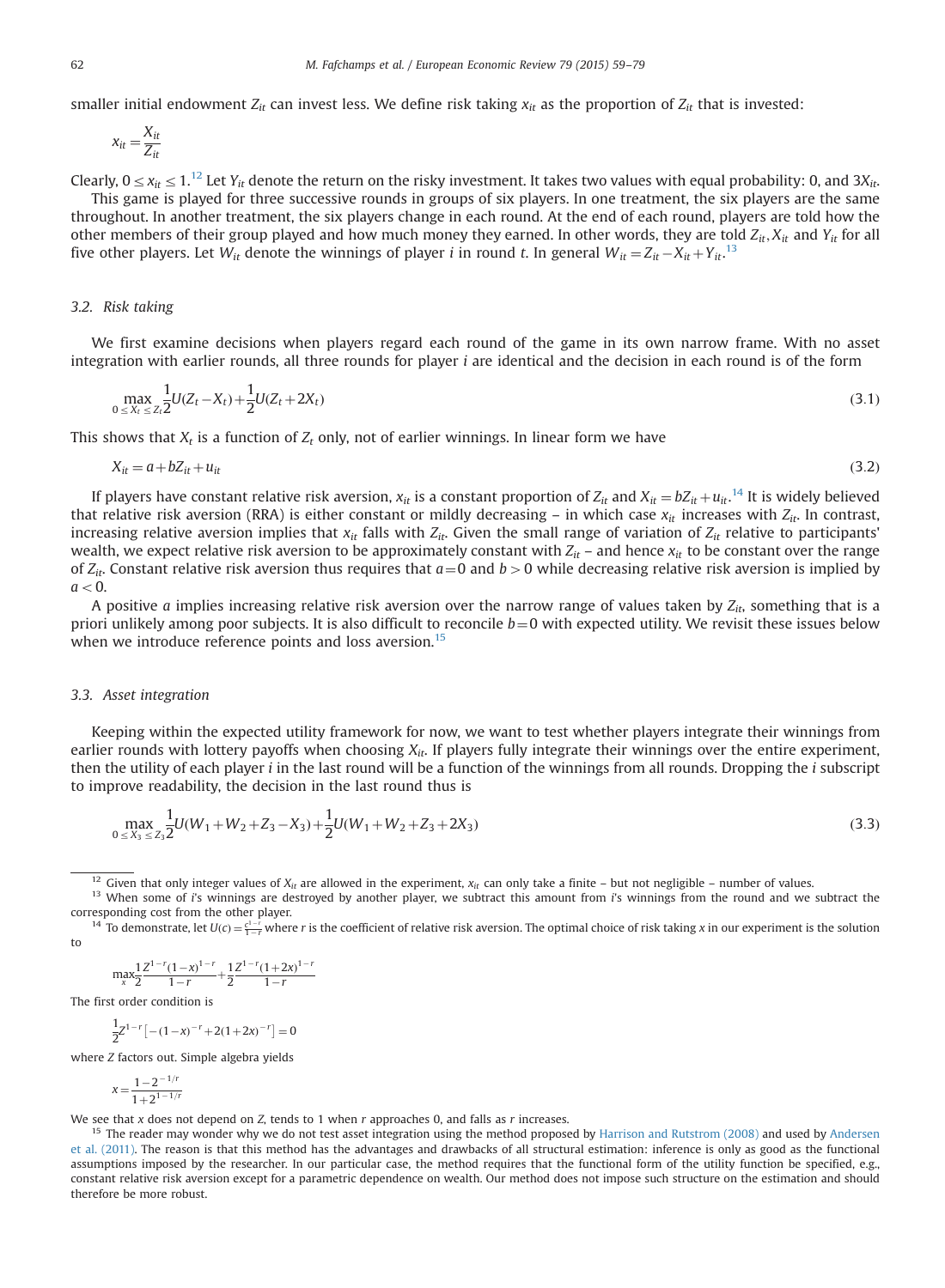<span id="page-4-0"></span>where  $W_1, W_2$  and  $Z_3$  are then predetermined. By analogy with [\(3.2\)](#page-3-0), we expect risk taking to approximately follow

$$
X_{i3} = a_3 + b_3(W_{i1} + W_{i2} + Z_{i3}) + u_{i3}
$$
\n(3.4)

with  $b_3 > 0$ . If participants have constant relative risk aversion,  $a_3 = 0$ .

Whether or not players integrate past winnings with  $Z_{i3}$  can thus be investigated by estimating a model of the form

$$
X_{i3} = a_3 + b'_3(W_{i1} + W_{i2}) + b_3 Z_{i3} + u_{i3}
$$
\n
$$
(3.5)
$$

If players fully integrate their winnings,  $b'_3 = b_3 > 0$ ; if they only partially integrate their winnings, we should observe  $b_3 > b_3' > 0$ . If they do not integrate winnings at all,  $b_3' = 0$ .

A similar test can be estimated for the second round. The optimization problem in the second round is

$$
\max_{0 \le X_2 \le Z_2} \frac{1}{2} EV(W_1 + Z_2 - x_2 Z_2 + Z_3) + \frac{1}{2} EV(W_1 + Z_2 + 2x_2 Z_2 + Z_3)
$$
\n(3.6)

where the expectation E is taken over future values of  $Z_3$ .<sup>16</sup> The same reasoning applies: if players integrate their past winnings when making decisions, then choices should approximately follow a regression model of the form

$$
X_{i2} = a_2 + b'_2 W_{i1} + b_2 Z_{i2} + u_{i2} \tag{3.7}
$$

with  $b_2' = b_2 > 0$  while if they do not integrate, then  $b_2' = 0$ . This can be tested in the same manner as described for (3.5). Eqs. (3.7) and (3.5) form the starting point of our estimation strategy.

By the same reasoning, if players integrate their actual wealth  $A_i$  with lottery winnings when deciding  $X_{i}$ , we expect  $X_{i}$ to increase with  $A_i$ . This can be investigated by estimating a model of the form

$$
X_{i1} = a_1 + b_1 Z_{i1} + cA_i + u_{i1} \tag{3.8}
$$

$$
X_{i2} = a_2 + b'_2 W_{i1} + b_2 Z_{i2} + cA_i + u_{i2}
$$
\n(3.9)

$$
X_{i3} = a_3 + b'_3(W_{i1} + W_{i2}) + b_3 Z_{i3} + cA_i + u_{i3}
$$
\n(3.10)

and test whether  $c > 0$ . If  $A_i$  is expressed in the same units as winnings  $W_{it}$ , we can also test whether  $c = b'_t = b_t$  to test whether integration is complete or partial, as in [Andersen et al. \(2011\)](#page-19-0). With asset integration, the optimal  $X_{it}$  may exceed  $Z_{it}$ , however. Given this, we also estimate the model using tobit with upper limit censoring given by  $Z_{it}$ .

# 3.4. Social comparisons and relative utility

According to prospect theory, risk taking behavior depends on whether the decision maker is below or above his/her reference point [\(Kahneman and Tversky, 1979\)](#page-19-0). Above the reference point, individuals are predicted to behave in the standard risk averse fashion. Below the reference point, individuals may behave in a risk neutral or risk loving manner. There is also a kink at the reference point, generating strong risk aversion when choosing between prospects just above and below the reference point. The largely unanswered question is what the reference point is [\(Koszegi and Rabin, 2006,](#page-19-0) [2007\)](#page-19-0). If the reference point responds to what happens to peers, this opens the door to the possibility that risk taking is affected by social comparisons (e.g., [Gill and Prowse, 2012](#page-19-0)).

## 3.4.1. Reference point and asset integration

We begin by discussing how behavior predictions differ when risk taking decisions are taken relative to a reference point. To illustrate the role of reference points in a simple manner, consider a piecewise linear utility with reference point M and loss aversion coefficient  $\eta$  with  $0 < \eta < 1$ . More complex utility functions have been proposed in the literature, but given the simplicity of our experiment this one suffices.<sup>17</sup> Let the utility function be written as

$$
U(C) = C - \eta I(C > M)(C - M)
$$

where C > 0 denotes payoff,  $I(C>M)$  is an indicator function, and parameter  $\eta$  captures how strong the kink is at C=M. We have  $U(C) = C - \eta(C-M)$  for  $C > M$  and  $U(C) = C$  if  $C < M$  otherwise. If  $M=0$ , utility is linear in payoff and the optimal  $X_{it} = Z_{it}$ : participants are risk neutral and are thus predicted to invest their entire endowment. Similarly, if M is large enough,  $X_{it} = Z_{it}$  as well. For intermediate values of the reference point M, the kink in the utility function induces risk aversion, and  $X_{it} \leq Z_{it}$ .

In our experiment,<sup>18</sup> it can be shown that if  $\eta > 0.5$  the relationship between  $x_{it}$  and the reference point M is decreasing in M up to a point and increasing above that. For  $0 \leq M \lt Z_{it}$  the optimal choice of  $X_{it}$  is

 $X_{it} = Z_{it} - M$ 

<sup>&</sup>lt;sup>16</sup> Here  $V(\cdot)$  denote the value of the solution to [\(3.3\).](#page-3-0) Although  $V(\cdot)$  is not the same function as the utility function  $U(\cdot)$ , it inherits much of its curvature from  $U(\cdot)$  (Deaton, 1991).

<sup>&</sup>lt;sup>17</sup> Given that in our experiment probabilities always are 50%, we ignore issues of probability weighting, which tend to affect choices at low and high probabilities only.

<sup>&</sup>lt;sup>18</sup> The cutoff value of  $\eta$  is driven by the fact that, in our experiment, the expected gain from investing is 0.5.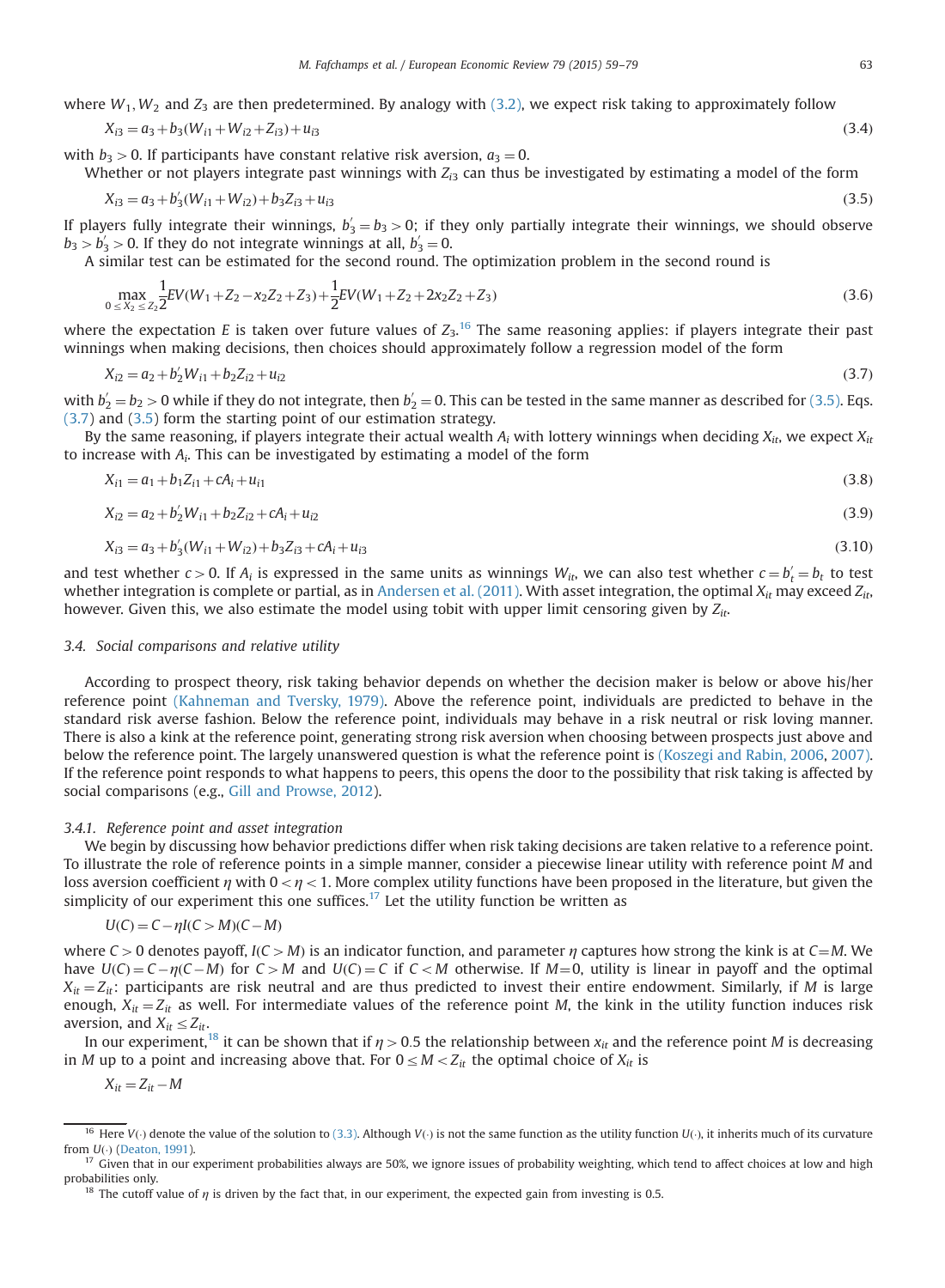<span id="page-5-0"></span>

Fig. 1. Risk taking and reference point.

At  $Z_{it} = M$ ,  $X_{it} = 0$ : individuals whose endowment puts them at their reference point invest nothing. This is because, when  $\eta$  > 0.5, the expected gain from risk taking is more than cancelled by the reduction in utility above M. If we keep increasing M above  $Z_{it}$ , however, we move away from the kink at M and  $X_{it}$  starts increasing again as utility approaches risk neutrality.

In Fig. 1 we plot  $x_{it}$  against M for endowments  $Z_{it} = 7$  and 15, respectively.<sup>19</sup> We see that, when the reference point M is below 10, x when  $Z=7$  is less than when  $Z=15$ , i.e., players who receive a low endowment invest proportionally less. In contrast, for values of  $M > 10$ , individuals who receive a low endowment invest proportionally more in the lottery. The intuition is that players who judge their payoff relative to a high reference point seek to make up for their low endowment by taking more risk. This prediction is difficult to reconcile with standard expected utility theory. Hence, in the context of our experiment, finding that  $x_{it}$  is higher for  $Z_{it} = 7$  than for  $Z_{it} = 15$  is prima facie evidence against the expected utility model – and suggests that participants choose something close to the high endowment as reference point.

Regarding asset integration, the above model makes predictions that are not too dissimilar from expected utility theory. Letting W denote accumulated past winnings, we can rewrite objective function as

 $U(W+C) = W + C - \eta I(W+C > M)(W+C-M)$ 

It immediately follows that risk taking increases with W as long as the player is above reference point M. The logic is that the higher above the reference point the player is, the less concerned he or she is about falling below it. Below the reference point, risk taking falls with past winnings W.

#### 3.4.2. Keeping up with the winners

The literature on social comparisons and relative utility does not focus on risk taking but discusses the ways in which others' payoff influence utility directly (e.g., [Johansson-Stenman et al., 2002](#page-19-0); [Gill and Prowse, 2012](#page-19-0)). It does not predict an effect of social comparisons on risk taking.<sup>20</sup> One form of social comparison relevant for risk taking, however, is the 'keeping up with the Joneses' effect proposed by [Duesenbery \(1949\)](#page-19-0) in the context of consumption and saving. Applied to risk taking, it predicts that people do not wish to perform less well than their peers. This can be formally represented by letting the performance of peers affect reference point M. As illustrated in Fig. 1,  $x_{it}$  increases in M over much of its range. Hence, by raising M, peer effects may increase risk taking.

This idea is related to the experimental evidence provided by [Bault et al. \(2008\).](#page-19-0) But our experimental setting is different. Unlike [Bault et al. \(2008\)](#page-19-0) and [Linde and Sonnemans \(2012\),](#page-19-0) in our experiment social comparisons between subjects are not made salient by design. Furthermore, our subjects are not asked to choose between positively and negatively correlated outcomes. Rather they receive endowments that are, by design, negative and positively correlated with others in their group. Having received a different endowment, they are then given an opportunity to risk part of it, a dimension that is not present in these other papers.

Within the context of our experiment, a 'keeping up' effect can arise in several possible ways. At the beginning of the game, participants first learn whether they receive a high or low endowment  $Z_{it}$ . By design, those who receive a low  $Z_{it}$  know that others in their group received a high  $Z_{it}$ . This is because, within each group, three players receive a low  $Z_{it}$  and three

Letting  $\overline{W}_{-it}$   $\equiv$   $\sum_{j \in N_{lt}} W_{jt}$ , risk taking is also unaffected in an invidious utility function of the form:

$$
U\left(\frac{\sum_{s=1}^{t}W_{it}}{\beta\sum_{s=1}^{t}\frac{1}{5}\overline{W}_{-it}}\right)
$$

 $\frac{19}{19}$  *n* is set to 0.9. Other parameters are those of the experiment.

 $^{20}$  To demonstrate this, it is easy to verify that risk taking is unaffected by any other-regarding preference modelled as a multiplicatively or additively separable term in the utility function. This includes Beckerian altruism and paternalistic preferences.

since the W  $_{-it}$  terms factors out of the coefficient of prudence. This functional form is the one most naturally associated with relative utility preferences studied, e.g., by [Clark and Oswald \(1998\)](#page-19-0). [Another way of writing invidious preferences is  $U(W_{it} - \beta\overline{W}_{-it})$ . But with such preferences, risk taking falls with other players' winnings, which is the opposite of the 'keeping up with the Joneses' effect.]

The same observations apply to inequality aversion (e.g., [Fehr and Schmidt, 1999](#page-19-0)) which combines altruistic and invidious preferences into a single utility function.

It remains that the intuition behind the 'keeping up with the Joneses' argument shares some similarity with the spirit of inequality aversion in the sense that the average payoff of others serves as reference point, with a kink in preferences at that reference point.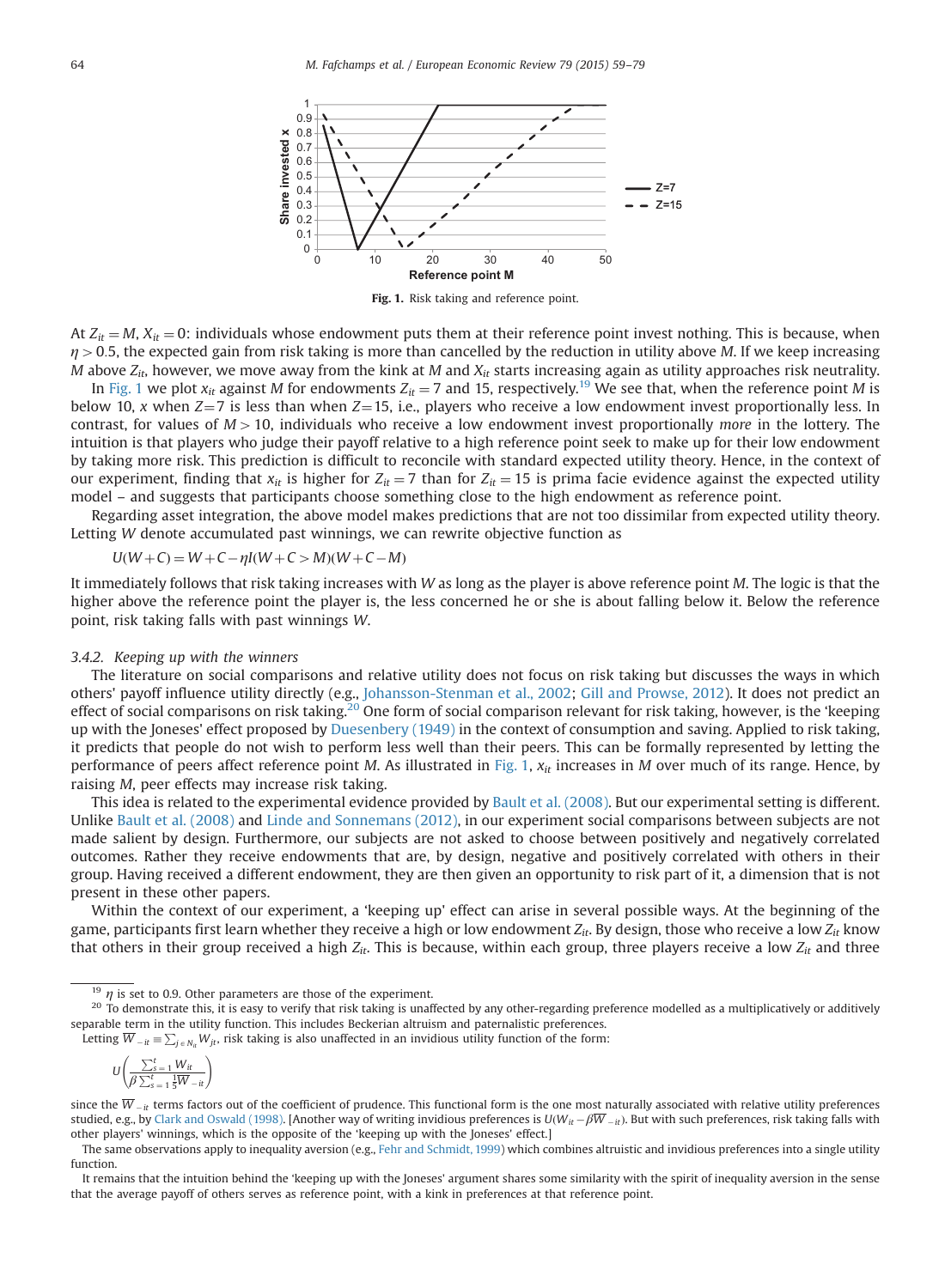<span id="page-6-0"></span>

Fig. 2. Risk taking and past winnings.

receive a high  $Z_{it}$ . If participants set the high  $Z_{it}$  (the endowment of 15 received by the 'winners') as their reference point, we expect more risk taking for recipients of a low  $Z_{it}$ . This is illustrated in [Fig. 1](#page-5-0) which shows that, for M larger than 10,  $x_{it}$  is larger for recipients of the low  $Z_{it}$ .

This possibility can be investigated by comparing risk taking  $x_{it}$  between recipients of a low and high endowment  $Z_{it}$ . As discussed earlier, it is difficult to account for a much higher  $x_{it}$  for  $Z_{it} = 7$  than  $Z_{it} = 15$  within an expected utility framework. But it is consistent with loss aversion and a reference point above 10. Finding such evidence would therefore suggest that participants seek to keep up with the 'winners' of a high Z by taking more risk in that round.

A second possible source of 'keeping up' effect comes from the fact that, at the end of a round, participants observe the winnings of others  $G_{-it} \equiv \sum_{j\in\Lambda_{it}} 3x_{jt}Z_{jt}r_{jt}$  where  $N_{it}$  denotes the set of players that were in *i*'s group in round *t* and  $r_{jt}$  is the *j*'s lottery realization in round t.<sup>21</sup> Observing that others have won more may raise i's reference point, thereby inducing i to take more risk to keep up with the winners of earlier rounds. This can be investigated by estimating a model of the form

$$
X_{i2} = a_2 + b'_2 W_{i1} + b_2 Z_{i2} + \kappa_2 G_{-i1} + u_{i2}
$$
\n(3.11)

$$
X_{i3} = a_3 + b'_3(W_{i1} + W_{i2}) + b_3 Z_{i3} + \kappa_3 G_{-i2} + u_{i3}
$$
\n(3.12)

where we control for learning and imitation to avoid spurious inference (see below). Keeping up with lottery winners in past rounds would manifest itself by positive values of  $\kappa_2$  and  $\kappa_3$  and by values of  $b_2$  and  $b_3$  less than 1. We call both effects 'keeping up with the winners' (KW).

Another possibility, arguably more in line with the literature on peer effects, is that people do not wish to perform less well than the average of their peers. We call this effect 'keeping up with the average'– or 'keeping up with the Joneses' (KJ) by reference to [Duesenbery \(1949\).](#page-19-0) Here the behavioral objective is not winning, but rather not losing. The difference between KW and KJ is that, by definition, a subject's winning can never be above that of the winners. But they can be above  $W_{\text{--it}}$ , the average winnings of the players that *i* could observe.

How this difference affects model predictions is illustrated in Fig. 2, which shows how risk taking  $x_{it+1}$  varies with past winnings  $W_{it}$  for an intermediate and high value of the reference point M.<sup>22</sup> In KW the reference point M is the highest winnings of all players which, by definition, can never be exceeded by the subject's own winnings  $W_{it}$ . In this case,  $x_{it+1}$  is everywhere non-increasing in  $W_{it}$ . In contrast, in KJ the subject can be below or above the average  $W_{-it}$  which is now the reference point M. In Fig. 2 this is represented by the broken line at  $M=45$ . We see that risk taking is non-monotonic:  $x_{it+1}$ is decreasing in  $W_{it}$  when  $W_{it} < W_{-it}$  and increasing in  $W_{it}$  when  $W_{it} > W_{-it}$ .

It follows that, if KJ is the true model, the relationship between  $W_{it}$  and  $x_{it}$  should be U-shaped around the point where  $W_{it}$  = W <sub>-it</sub>. In contrast, if KW is the true model the relationship between W<sub>it</sub> and  $x_{it}$  should be monotonically decreasing. To investigate these possibilities, we estimate a version of models  $(3.11)$  and  $(3.12)$  that uses  $x_{it}$  as dependent variable – to keep close to the predictions from Fig. 2 – and that includes or not a quadratic term in i's past winnings relative to the average, i.e., in  $R_{it} \equiv W_{it} - W_{-it}$ . The estimated models are of the form

$$
x_{it} = \beta_0 + \beta_1 R_{it} + \beta_2 R_{it}^2 + \beta_1 Z_{it} + v_{it}
$$
(KJ)

$$
x_{it} = \beta_0 + \beta_1 R_{it} + \beta_1 Z_{it} + v_{it}
$$
\n(KW)

(KW) implies  $\beta_1$  < 0 and  $\beta_2$  ≤ 0: subjects with high past winnings invest proportionally less. In contrast, KJ implies  $\beta_1$  < 0 and  $\beta_2$  > 0, with an inflection point at  $R_{it} = 0$ .

<sup>&</sup>lt;sup>21</sup> To recall, r<sub>it</sub> is 0 or 1 with equal probability.<br><sup>22</sup> In Fig. 2  $Z_{it} = 15$  and the high value M = 65 and the average value M = 45.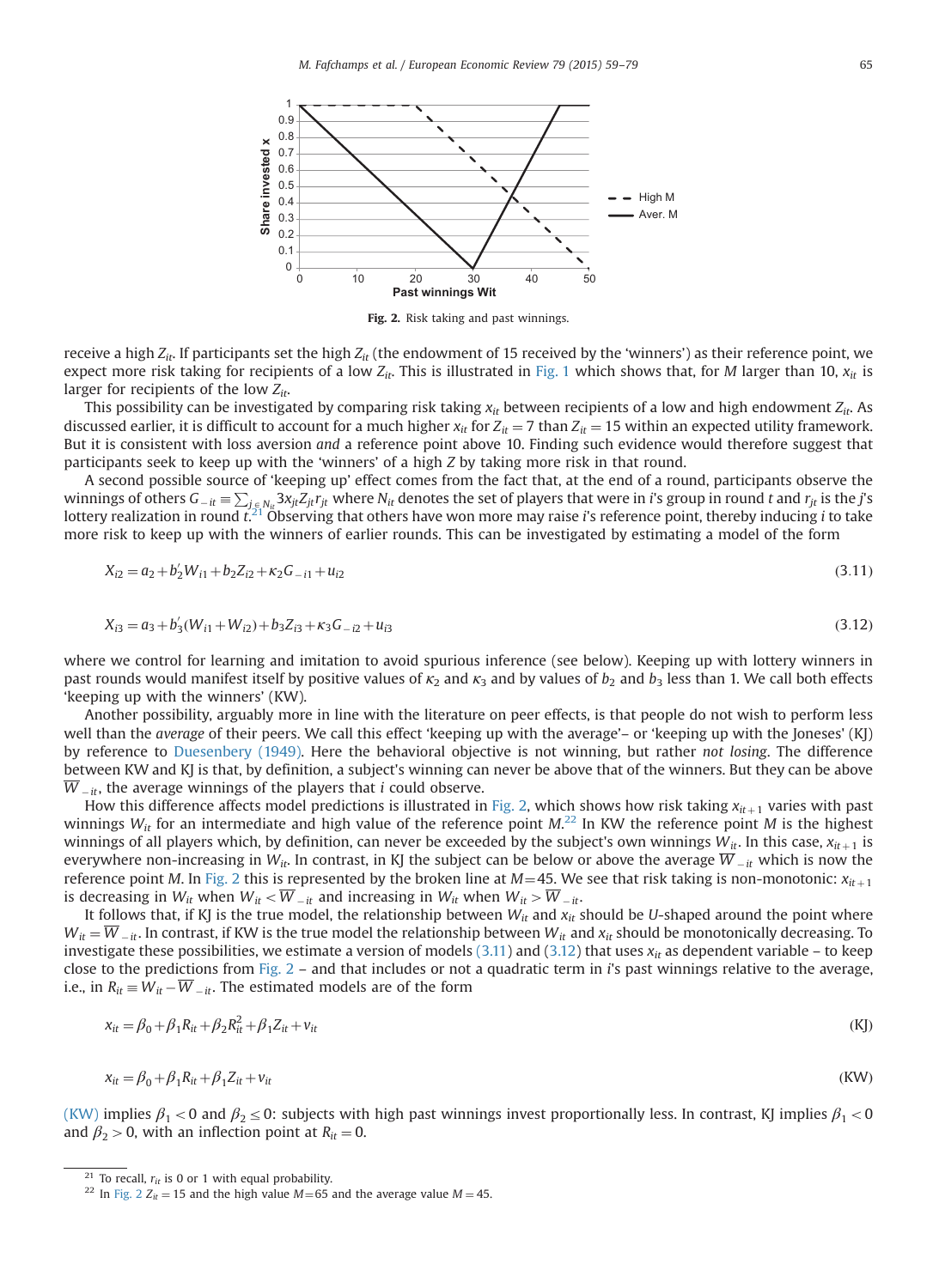#### Table 1 Descriptive statistics.

| Variables                                                                                                                                                                            |                                                              | <b>Rural sites</b>              |                                 |                                   |                               |                                                              | <b>Addis Ababa University</b> |                       |                             |                                                   |  |
|--------------------------------------------------------------------------------------------------------------------------------------------------------------------------------------|--------------------------------------------------------------|---------------------------------|---------------------------------|-----------------------------------|-------------------------------|--------------------------------------------------------------|-------------------------------|-----------------------|-----------------------------|---------------------------------------------------|--|
|                                                                                                                                                                                      | Mean                                                         | <b>Median</b>                   | St.dev.                         | Max                               | Min                           | Mean                                                         | <b>Median</b>                 | St.dev.               | <b>Max</b>                  | Min                                               |  |
| Male dummy<br>Age<br>Investment rate $x_{it}$<br>Lottery winning $W_{it}$ (*)<br>Household assets $A_i$ (*)                                                                          | 0.65<br>46.24<br>0.29<br>5.34<br>360.06                      | 45.00<br>0.29<br>3.00<br>232.25 | 13.55<br>0.23<br>7.28<br>400.68 | 85.00<br>1.00<br>45.00<br>2754.00 | 18.00<br>0.00<br>0.00<br>8.00 | 0.91<br>21.43<br>0.56<br>7.72<br>n.a.                        | 21.00<br>0.47<br>0.00<br>-    | 2.39<br>0.29<br>10.37 | 44.00<br>1.00<br>45.00<br>- | 18.00<br>0.00<br>0.00<br>$\overline{\phantom{0}}$ |  |
| <b>Education</b><br>No education<br>Only literacy<br>Primary incomplete<br>Primary complete<br>Secondary incomplete<br>Secondary complete<br>Higher education<br>Vocational training | 0.50<br>0.08<br>0.23<br>0.04<br>0.04<br>0.08<br>0.01<br>0.02 |                                 |                                 |                                   |                               | 0.00<br>0.00<br>0.00<br>0.00<br>0.00<br>0.00<br>1.00<br>0.00 |                               |                       |                             |                                                   |  |
| Religion<br>Ethiopian Orthodox<br>Muslim<br>Protestant<br>Catholic<br>Other religions                                                                                                | 0.40<br>0.16<br>0.31<br>0.13<br>0.00                         |                                 |                                 |                                   |                               | 0.51<br>0.07<br>0.34<br>0.00<br>0.08                         |                               |                       |                             |                                                   |  |

Source: Questionnaires filled by experimental subjects in Ethiopia. (\*) in Ethiopian Birr, the local currency.

# 4. The data

In Table 1 we present descriptive statistics on participants from the four rural sites and for university students. Most participants are males but the proportion of males rises to 90% in the case of university students. Unsurprisingly, the average age of rural participants is higher than that of students.

On average university participants take more risk: they invest a little over half of their initial endowment in the lottery, which is nearly twice as much as rural players; and the cumulative distribution of investment rates among students is everywhere above that of rural participants. University participants invest their entire endowment in 22% of the games compared to 3% of rural participants. Less than 1% of students invest nothing on lottery compared to 8% of rural participants. Hence, we clearly see higher risk taking among students compared to rural participants. If we assume, as is reasonable in the Ethiopian context, that university students have a higher permanent income, this is consistent with the idea that income affects risk taking. Other factors could also account for this difference – e.g., more risk taking by university students could be explained by higher cognitive abilities (e.g., [Dohmen et al., 2010](#page-19-0)). Since taking risk is profitable in our experiment, it is not surprising to find that the lottery winnings of the students are on average higher than that of rural participants.

Rural participants are covered by earlier household surveys from which we recover the value of their household assets. Household assets include agricultural tools like hoes and ploughs, household furniture and items like beds, tables, chairs and stoves and other valuables like jewelry and watches. Rural households hardly use financial assets. The value of household assets is a very good proxy for household income/wealth (e.g., [Filmer and Pritchett, 2001](#page-19-0)). There is a lot of variation in wealth and expenditure within the participating rural population, as is clear from Table 1. Since there is no corresponding survey of university students, there is no information on their household assets. But even if we did have this information, it is unclear how informative it would be: education is probably a better predictor of students' expected life earnings than whatever assets they may have. For farmers, average winnings from the experiment are equivalent to 1.5% of household assets. Average winnings for students are even larger in absolute terms. This ensures that the experiment provides sufficiently high powered incentives.

There is no variation in the educational level of university participants as all of them are in higher education. Rural participants are more representative of the Ethiopian adult population, with much lower education levels. Half of rural participants have no formal education and more than 80% have at most incomplete primary education.<sup>23</sup> Although vocational skills may increase agricultural productivity, only 2% of rural participants have any form of vocational training.

The heterogeneity of the country in terms of religious beliefs is reflected in the subject population. In both sites, the traditional Ethiopian Orthodox faith is the most common, followed by Protestantism. Muslims are underrepresented compared to the Ethiopian population at large.

<sup>&</sup>lt;sup>23</sup> These figures are much lower than current school enrolment figures among the young.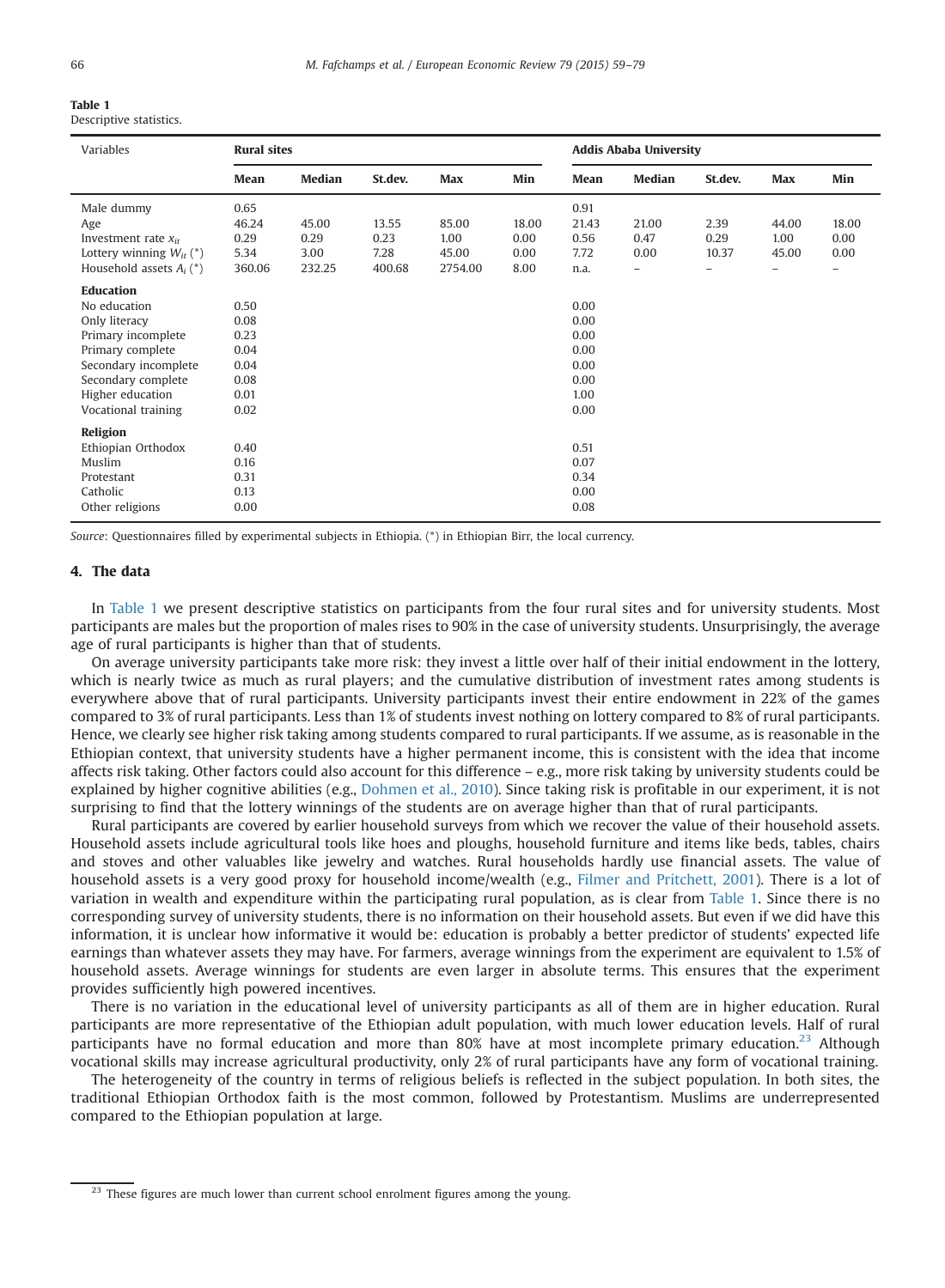# 5. Empirical results

#### 5.1. Asset integration

We begin by estimating our baseline regressions:

$$
X_{i1} = a_1 + b_1 Z_{i1} + u_{i1}
$$
  
\n
$$
X_{i2} = a_2 + b'_2 W_{i1} + b_2 Z_{i2} + u_{i2}
$$
  
\n
$$
X_{i3} = a_3 + b'_3 (W_{i1} + W_{i2}) + b_3 Z_{i3} + u_{i3}
$$

Before doing so, we must deal with a potential endogeneity problem with respect to past winnings  $W_{i1}$  and  $W_{i2}$ . By design

$$
W_{it} = Z_{it} - X_{it} + 3X_{it}r_{it} = Z_{it} + X_{it}(3r_{it} - 1)
$$
\n(5.1)

where  $r_{it}$  is i's lottery realization in round t. To recall,  $r_{it}$  is 0 or 1 with equal probability. It follows that less prudent participants who invest more – i.e., have a higher  $X_{it}$  – also have higher winnings  $W_{it}$  on average. This could generate a spurious correlation between risk taking  $X_{i2}$  and  $X_{i3}$  and  $W_{i1}$  and  $W_{i2}$  that is driven by risk preferences, not by wealth effects within the experiment.

To eliminate this spurious correlation, we construct measures of  $W_{i1}$  and  $W_{i2}$  that depend on *i*'s initial endowment in the round  $Z_{it}$  and i's lottery realization  $r_{it}$  but not on i's past investment decisions  $X_{i1}$  and  $X_{i2}$ . These measures, which we denote  $W_{i1}$  and  $W_{i2}$ , are constructed by replacing, in formula (5.1), i's actual investment  $X_{it}$  with the average investment of players who, in the same round t and site v, received an endowment  $Z_{it}$ . Let  $X(Z_{it}, v, t)$  denote this average. The formula we use through the analysis is thus $^{24}$ 

$$
W_{it} = Z_{it} + X(Z_{it}, v, t)(3r_{it} - 1)
$$
\n(5.2)

Results are presented in [Table 2.](#page-9-0) All standard errors are clustered by player groups that constitute independent observations.25 The first three columns of [Table 2](#page-9-0) refer to decisions made in the first round of the game. Here the focus is on regressor  $Z_{i1}$ , the income that participants received at the beginning of round 1. This variable only takes two values, 7 and 15. Columns 4–6 focus on round 2 while columns 7–9 focus on round 3. In addition to  $Z_{it}$  the regressions also include accumulated past winnings  $W_{i1}$  (in round 2) and  $W_{i1}+W_{i2}$  (in round 3).

We report three versions of each regression with different controls. The first version (columns 1, 4 and 7) only includes the above-mentioned regressors plus dummy variables for each of the experimental sites to control for differences in average attributes across sites. The second version (columns 2, 5 and 8) adds controls for whether the composition of the groups was the same across rounds or not, and for whether the experimental session took place in the afternoon – to control for possible mood effects correlated with time of day (e.g., [Coates and Herbert, 2008\)](#page-19-0). As further robustness check, the third version (columns 3, 6 and 9) adds individual controls such as age, gender, education and religion which may be correlated with risk taking.

Test results are broadly consistent across the three sets of regressions:  $b_1$ ,  $b_2$  and  $b_3$  are all small but positive ( $b_1$  and  $b_2$ ) significantly so), and  $b_2'$  and  $b_3'$  are significantly positive in all regressions: investment  $X_{it}$  increases with a higher endowment  $Z_{it}$  and higher winnings from past rounds  $W_{it}$ . Further, the point estimate of  $b_2^\prime$  is approximately half of  $b_2$ , a much larger relative effect than that reported by [Andersen et al. \(2011\)](#page-19-0) for outside wealth. As shown at the bottom of the table, we cannot reject the full integration hypothesis that  $b_2=b_2$  and  $b_3=b_3$ . However, risk taking itself – i.e., the proportion invested  $x_{it}$  – is quite low: in rounds 1, 2 and 3, subjects invest on average 14, 10 and 5 cents for each additional Birr of endowment they receive in the round.

What can we say about relative risk aversion? Since  $a_1$ ,  $a_2$  and  $a_3$  are all significantly positive, subjects invest a larger proportion  $x_{it}$  of their endowment when it is small. For instance, if we consider column (1), we see that students in round 1 invest on average  $4.017+0.142 \times 7=5.011$  when they receive an endowment of 7  $(x_1 = 72\%)$  and  $4.017+0.142 \times$ 15 = 6.147 when they receive an endowment of 15  $(x_1 = 41\%)$ . This indicates negative prudence – and hence risk loving preferences at low levels of  $Z_{it}$ . To confirm these findings, we report in [Fig. 3](#page-10-0) the cumulative distribution of  $x_{it}$  for the two levels of  $Z_{it}$  across the sample. We see that the distribution of  $x_{it}$  for  $Z_{it} = 7$  stochastically dominates that for  $Z_{it} = 15$ . We also note that b falls across rounds, suggesting less risk taking at the margin in later rounds of the experiment when subjects have accumulated more earnings. Such findings are difficult to reconcile with an expected utility framework, with or without asset integration.

<sup>&</sup>lt;sup>24</sup> One complication arises when individual *i* did not invest anything. In this case  $r_{ir}$  is not observed. There are 82 such cases in the data. For these, we reconstruct ex post what r<sub>it</sub> might have been simply by flipping a coin. This procedure introduces some noise in the wealth measure. But it is better than the alternative of replacing, for these individuals,  $3r_{it}$  – 1 with its expectation  $E[3r_{it}-1]=0.5$ . If we used the latter approach, the resulting wealth measure  $\widehat{W}_{it}$  would be affected by *i* setting  $X_{it} = 0$ , and thus would still suffer from endogeneity.

<sup>&</sup>lt;sup>25</sup> In the game version with fixed groups played in the urban area, membership of the groups is not changed between rounds, hence we cluster standard errors by the five groups formed within a session. In the version of the game with variable groups where players are re-matched in each round, we cluster standard errors by session.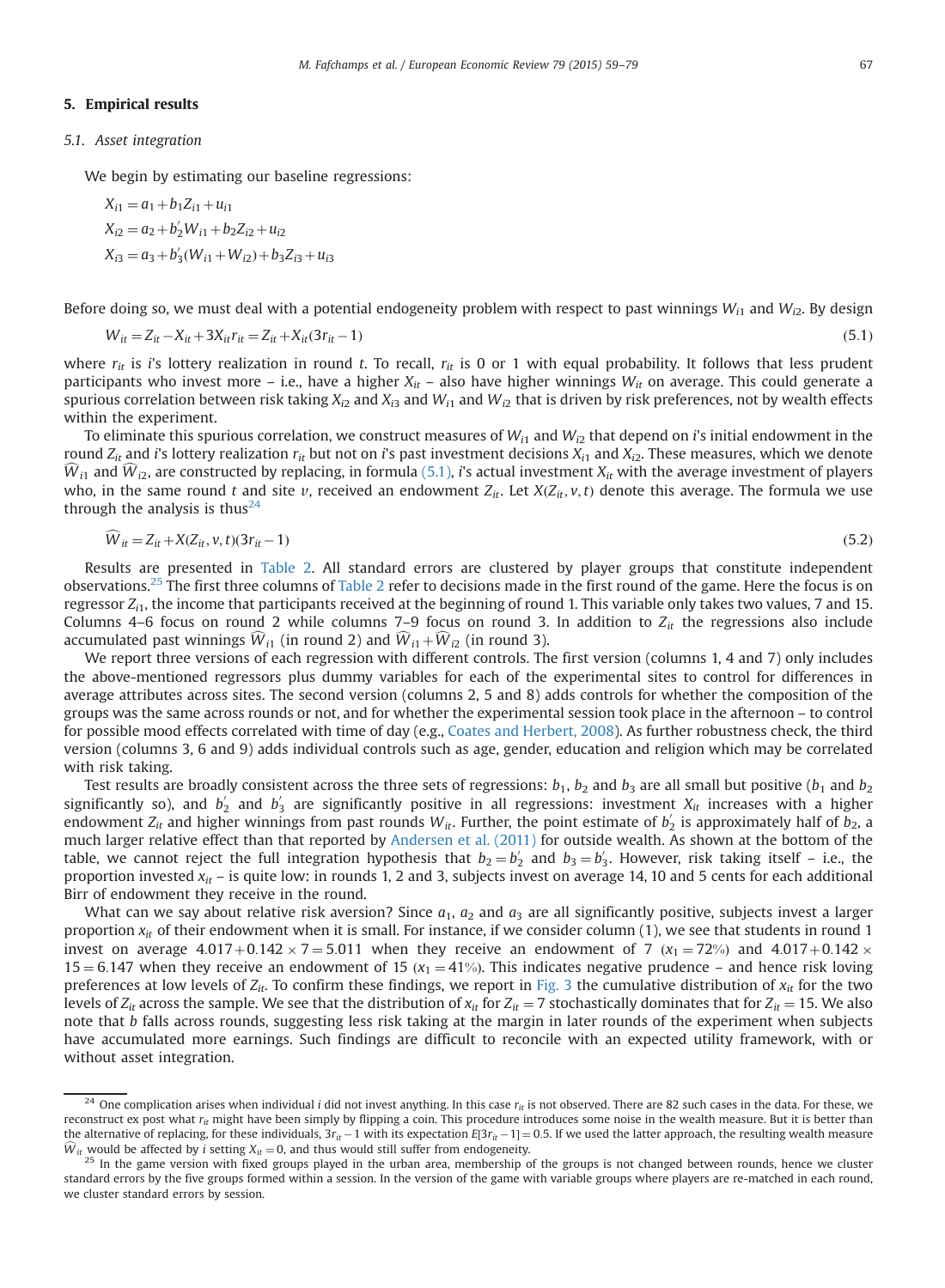<span id="page-9-0"></span>Baseline specification (the dependent variable is  $X_{it}$ , the amount invested in the lottery).

| Variables                                                                 | Round 1                        |                              |                                 | Round <sub>2</sub>             |                                |                                   | Round 3                        |                                 |                                |
|---------------------------------------------------------------------------|--------------------------------|------------------------------|---------------------------------|--------------------------------|--------------------------------|-----------------------------------|--------------------------------|---------------------------------|--------------------------------|
|                                                                           | (1)                            | (2)                          | (3)                             | (4)                            | (5)                            | (6)                               | (7)                            | (8)                             | (9)                            |
| Accumulated winnings $(W_{it})$                                           |                                |                              |                                 | $0.0512*$<br>(0.0161)          | $0.0523*$<br>(0.0157)          | $0.0580*$<br>(0.0139)             | $0.0599*$<br>(0.0118)          | $0.0553*$<br>(0.0103)           | $0.0615*$<br>(0.0117)          |
| Endowment in round $(Z_{it})$                                             | $0.142*$<br>(0.0444)           | $0.142*$<br>(0.0445)         | $0.143*$<br>(0.0399)            | $0.106***$<br>(0.0379)         | $0.105***$<br>(0.0377)         | $0.103*$<br>(0.0321)              | 0.0537<br>(0.0462)             | 0.0638<br>(0.0456)              | 0.0426<br>(0.0334)             |
| Fixed group dummy                                                         |                                | $-1.750*$<br>(0.276)         | $-1.537*$<br>(0.381)            |                                | $-1.280*$<br>(0.382)           | $-1.021***$<br>(0.417)            |                                | $-0.842**$<br>(0.383)           | $-0.679***$<br>(0.380)         |
| Afternoon session dummy                                                   |                                | $0.411*$<br>(0.139)          | $0.497*$<br>(0.171)             |                                | $0.349**$<br>(0.139)           | $0.317**$<br>(0.150)              |                                | $0.936*$<br>(0.198)             | $0.916*$<br>(0.208)            |
| Female dummy                                                              |                                |                              | $-0.473**$<br>(0.196)           |                                |                                | $-0.386$<br>(0.406)               |                                |                                 | $-0.490$<br>(0.298)            |
| (Log) Age                                                                 |                                |                              | $-0.367$<br>(0.530)             |                                |                                | $-1.453*$<br>(0.482)              |                                |                                 | $-1.404**$<br>(0.503)          |
| At most primary education                                                 |                                |                              | $0.599*$<br>(0.207)             |                                |                                | $1.044***$<br>(0.368)             |                                |                                 | $0.734***$<br>(0.397)          |
| Above primary education                                                   |                                |                              | $0.929**$<br>(0.379)            |                                |                                | 0.289<br>(0.387)                  |                                |                                 | $0.789***$<br>(0.445)          |
| Muslim                                                                    |                                |                              | $-0.604$<br>(0.399)             |                                |                                | $-1.196*$<br>(0.331)              |                                |                                 | $-0.346$<br>(0.409)            |
| Protestant<br>Catholic                                                    |                                |                              | $-0.314$<br>(0.521)<br>$-0.390$ |                                |                                | $-0.0764$<br>(0.309)<br>$-0.0947$ |                                |                                 | 0.313<br>(0.440)<br>$-0.0991$  |
| Other religion                                                            |                                |                              | (0.323)<br>$1.241***$           |                                |                                | (0.282)<br>0.756                  |                                |                                 | (0.270)<br>1.554               |
| Yetmen                                                                    | $-2.775*$                      | $-3.650*$                    | (0.596)<br>$-2.622*$            | $-2.101*$                      | $-2.742*$                      | (0.684)<br>$-1.691*$              | $-2.281*$                      | $-2.696*$                       | (1.109)<br>$-0.813$            |
| Terufe Kechema                                                            | (0.388)<br>$-3.808*$           | (0.126)<br>$-4.683*$         | (0.375)<br>$-3.289*$            | (0.313)<br>$-3.015*$           | (0.282)<br>$-3.653*$           | (0.467)<br>$-1.922*$              | (0.352)<br>$-2.900*$           | (0.444)<br>$-3.333*$            | (0.735)<br>$-1.425*$           |
| Imdibir                                                                   | (0.395)<br>$-3.458*$           | (0.0778)<br>$-4.333*$        | (0.372)<br>$-2.925*$            | (0.316)<br>$-3.328*$           | (0.267)<br>$-3.967*$           | (0.526)<br>$-2.463*$              | (0.544)<br>$-3.669*$           | (0.0768)<br>$-4.097*$           | (0.425)<br>$-2.020*$           |
| Aze Deboa                                                                 | (0.388)<br>$-2.742*$           | (0.139)<br>$-3.617*$         | (0.301)<br>$-2.230*$            | (0.408)<br>$-1.697*$           | (0.305)<br>$-2.336*$           | (0.445)<br>$-1.051***$            | (0.409)<br>$-1.732*$           | (0.128)<br>$-2.157*$            | (0.517)<br>$-0.638$            |
| Constant                                                                  | (0.550)<br>$4.017*$<br>(0.447) | (0.240)<br>4.686*<br>(0.512) | (0.633)<br>4.786**<br>(1.919)   | (0.350)<br>$3.656*$<br>(0.488) | (0.270)<br>$4.119*$<br>(0.477) | (0.508)<br>$8.152*$<br>(1.707)    | (0.516)<br>$3.921*$<br>(0.392) | (0.0452)<br>$3.887*$<br>(0.399) | (0.403)<br>$7.174*$<br>(1.856) |
| Observations<br>$R^2$                                                     | 360<br>0.342                   | 360<br>0.380                 | 351<br>0.412                    | 360<br>0.301                   | 360<br>0.324                   | 351<br>0.388                      | 360<br>0.282                   | 360<br>0.310                    | 351<br>0.360                   |
| <i>F</i> -test for asset integration ( $W_{it} = Z_{it}$ )<br>$(p-value)$ |                                |                              |                                 | 1.35<br>(0.2600)               | 1.29<br>(0.2708)               | 1.33<br>(0.2632)                  | 0.01<br>(0.9100)               | 0.03<br>(0.8734)                | 0.21<br>(0.6514)               |

Robust standard errors clustered by session (or fixed player group) are given in parentheses.

No education is the omitted education category. Ethiopian orthodox is the omitted religion category. Addis Ababa is the omitted site category. \*\*\*  $p < 0.01$ .<br>\*\*  $p < 0.05$ .<br>\*  $p < 0.1$ .

The rest of Table 2 checks the robustness of these findings to the inclusion of various controls. The fixed group dummy is negative, indicating less risk taking in groups with a fixed membership across all three rounds. We also find more risk taking in afternoon sessions. Why this is the case is unclear, but it may be due to diurnal variations in the endocrine system where the levels of testosterone and cortisol vary by time of the day (e.g., see [Coates and Herbert, 2008\)](#page-19-0). Coefficients on  $Z_{it}$  for each round do not change with the addition of these controls while those on  $W_{i1}$  and  $W_{i1} + W_{i2}$  remain consistent in terms of significance and magnitude across regressions.

In columns 3, 6 and 9, we add controls for the participant's gender, age, education level, and religion. Risk taking varies systematically with some of these individual characteristics. Female participants, for instance, take on average less risk – which is consistent with the bulk of the experimental evidence to date ([Croson and Gneezy, 2009](#page-19-0)). Since individual characteristics are not randomly assigned and are likely to be correlated with socio-economic status, it is unclear how to interpret them. What is clear is that coefficients on  $Z_{it}$  and on  $W_{i1}$  and  $W_{i1} + W_{i2}$  remain virtually unchanged.

To investigate whether our results are an artifact of censoring, we reestimate Table 2 with a tobit estimator that allows for a lower limit of 0 and a variable upper limit  $Z_{it}$ . Results, not reported here to save space, are very similar to those in Table 2 in terms of coefficient magnitude and significance. This is hardly surprising given that few observations are at the upper limit of  $X_{it}$ : 4.2% of high endowment observations take value 15 and 14.8% of low endowment observations take value 7.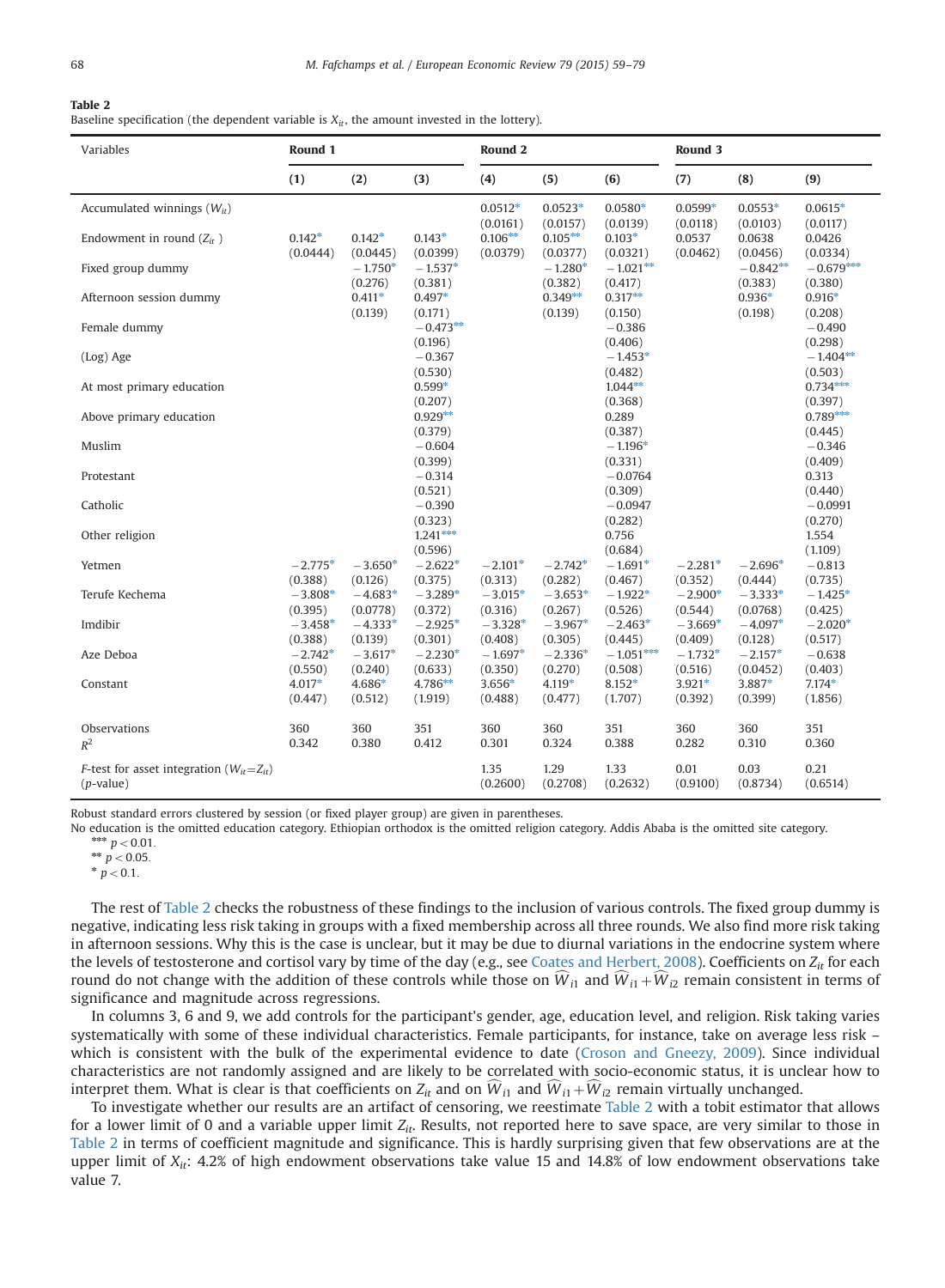<span id="page-10-0"></span>

Fig. 3. Cumulative distribution of investment rates  $(x_{it})$ .

With household assets (the dependent variable is  $X_{it}$ , the amount invested in the lottery).

| Variables                       | Round 1              |                       |                       | Round 2                 |                         |                      | Round 3                 |                         |                         |  |
|---------------------------------|----------------------|-----------------------|-----------------------|-------------------------|-------------------------|----------------------|-------------------------|-------------------------|-------------------------|--|
|                                 | (1)                  | (2)                   | (3)                   | (4)                     | (5)                     | (6)                  | (7)                     | (8)                     | (9)                     |  |
| Accumulated winnings $(W_{it})$ |                      |                       |                       | $0.0765***$<br>(0.0295) | $0.0745***$<br>(0.0298) | 0.0812<br>(0.0449)   | $0.0919***$<br>(0.0128) | $0.0815***$<br>(0.0138) | $0.0852***$<br>(0.0177) |  |
| Endowment in round $(Z_{it})$   | 0.0598<br>(0.0343)   | $0.0582*$<br>(0.0344) | $0.0605*$<br>(0.0320) | 0.0775<br>(0.0666)      | 0.0782<br>(0.0664)      | 0.0786<br>(0.0682)   | $-0.0585$<br>(0.0368)   | $-0.0378$<br>(0.0360)   | $-0.0436$<br>(0.0387)   |  |
| $(Log)$ Assets value $(A_i)$    | 0.0181<br>(0.0837)   | 0.0202<br>(0.0820)    | $-0.0938$<br>(0.0630) | 0.227<br>(0.187)        | 0.229<br>(0.183)        | 0.109<br>(0.148)     | 0.217<br>(0.180)        | 0.212<br>(0.185)        | 0.143<br>(0.185)        |  |
| Site dummies                    | Yes                  | Yes                   | Yes                   | Yes                     | <b>Yes</b>              | Yes                  | Yes                     | Yes                     | Yes                     |  |
| Afternoon session dummy         | N <sub>0</sub>       | Yes                   | Yes                   | No                      | Yes                     | Yes                  | N <sub>0</sub>          | Yes                     | Yes                     |  |
| Individual characteristics      | N <sub>0</sub>       | N <sub>0</sub>        | Yes                   | No                      | No                      | Yes                  | N <sub>0</sub>          | No                      | Yes                     |  |
| Constant                        | $1.937**$<br>(0.599) | $1.717**$<br>(0.523)  | 0.518<br>(2.270)      | $-0.139$<br>(1.439)     | $-0.300$<br>(1.378)     | $4.267**$<br>(1.769) | 0.705<br>(1.045)        | 0.446<br>(1.048)        | 4.536<br>(2.787)        |  |
| Observations<br>$R^2$           | 191<br>0.070         | 191<br>0.092          | 188<br>0.180          | 191<br>0.189            | 191<br>0.197            | 188<br>0.313         | 191<br>0.167            | 191<br>0.191            | 188<br>0.275            |  |

Robust standard errors clustered by session (or fixed player group) are given in parentheses.

Individual characteristics include female dummy, log(age), dummy = 1 if at most primary education, dummy = 1 if above primary education, and dummies for Muslim, Protestant, and Catholic.

No education is the omitted education category. Ethiopian orthodox is the omitted religion category.

Addis Ababa sessions are excluded because asset information is missing.

\*\*\*  $p < 0.01$ .<br>\*\*  $p < 0.05$ .<br>\*  $p < 0.1$ .

Next we test integration with household assets as indicated in regression models [\(3.8](#page-4-0)) and ([3.10\)](#page-4-0). In Table 3 our measure of actual wealth  $A_i$  is (the log of) household assets, as measured in a pre-existing household survey. This information is only available for rural subjects. The structure of the regressions is the same as in [Table 2.](#page-9-0) We see that the coefficient of household assets is never statistically significant and remains small in magnitude. To check the robustness of this finding, we reestimate the regressions using for  $A_i$  the log of total household expenditures as proxy for permanent income. Results, presented in [Table 4](#page-11-0), are, if anything, worse: round 1 coefficients now have the wrong sign (but they are not statistically significant). This suggests that, contrary to [Andersen et al. \(2011\)](#page-19-0) who report a small but significant effect of actual wealth on risk taking, we find no evidence that participants integrate their household assets with winnings from the experiment when choosing how much risk to incur. The coefficient on  $Z_{it}$  remains positive, but we lose statistical significance.<sup>26</sup> This is probably due to the smaller size of the sample for which we have external assets.

<sup>&</sup>lt;sup>26</sup> The  $Z_{it}$  coefficients reported in Tables 3 and 4 have p-values hovering around 12/13% for round 1, which is just above statistically significant. But they have higher *p*–values in subsequent rounds.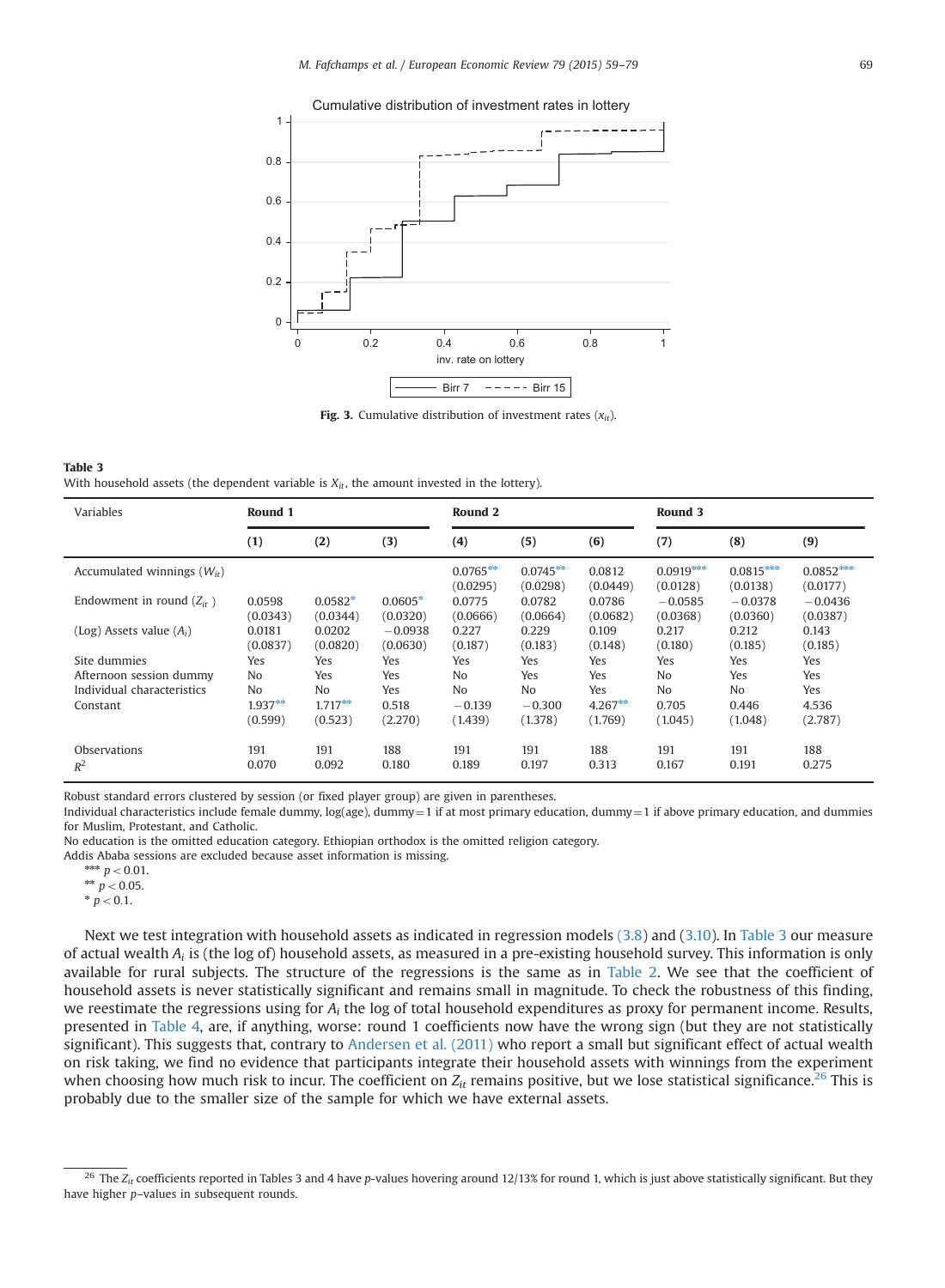<span id="page-11-0"></span>With household expenditures (the dependent variable is  $X_{it}$ , endowment invested in the lottery).

| Variables                       | Round 1               |                       |                       | Round 2                |                        |                       | Round 3                 |                         |                         |
|---------------------------------|-----------------------|-----------------------|-----------------------|------------------------|------------------------|-----------------------|-------------------------|-------------------------|-------------------------|
|                                 | (1)                   | (2)                   | (3)                   | (4)                    | (5)                    | (6)                   | (7)                     | (8)                     | (9)                     |
| Accumulated winnings $(W_{it})$ |                       |                       |                       | $0.0836**$<br>(0.0265) | $0.0817**$<br>(0.0269) | $0.0852*$<br>(0.0436) | $0.0886***$<br>(0.0116) | $0.0781***$<br>(0.0130) | $0.0827***$<br>(0.0189) |
| Endowment in round $(Z_{it})$   | $0.0595*$<br>(0.0340) | $0.0579*$<br>(0.0341) | $0.0593*$<br>(0.0316) | 0.0726<br>(0.0649)     | 0.0733<br>(0.0648)     | 0.0759<br>(0.0664)    | $-0.0493$<br>(0.0322)   | $-0.0288$<br>(0.0319)   | $-0.0376$<br>(0.0410)   |
| (Log) Household expenditures    | $-0.0188$<br>(0.142)  | $-0.0212$<br>(0.129)  | $-0.0959$<br>(0.131)  | 0.213<br>(0.151)       | 0.210<br>(0.138)       | 0.103<br>(0.145)      | 0.168<br>(0.145)        | 0.157<br>(0.143)        | 0.0503<br>(0.164)       |
| Site dummies                    | Yes                   | Yes                   | Yes                   | Yes                    | Yes                    | Yes                   | Yes                     | Yes                     | Yes                     |
| Afternoon session dummy         | N <sub>0</sub>        | Yes                   | Yes                   | N <sub>0</sub>         | Yes                    | Yes                   | N <sub>0</sub>          | Yes                     | Yes                     |
| Individual characteristics      | N <sub>0</sub>        | N <sub>0</sub>        | Yes                   | N <sub>0</sub>         | No.                    | Yes                   | N <sub>0</sub>          | N <sub>0</sub>          | Yes                     |
| Constant                        | $2.096***$            | $1.895***$            | 0.322                 | 0.599                  | 0.459                  | $4.513***$            | $1.537**$               | $1.282***$              | $5.097*$                |
|                                 | (0.543)               | (0.459)               | (2.127)               | (0.808)                | (0.782)                | (1.874)               | (0.505)                 | (0.323)                 | (2.380)                 |
| <b>Observations</b>             | 191                   | 191                   | 188                   | 191                    | 191                    | 188                   | 191                     | 191                     | 188                     |
| $R^2$                           | 0.070                 | 0.092                 | 0.179                 | 0.184                  | 0.192                  | 0.312                 | 0.163                   | 0.186                   | 0.273                   |

Robust standard errors clustered by session (or fixed player group) are given in parentheses.

Individual characteristics include female dummy,  $log(age)$ , dummy=1 if at most primary education, dummy=1 if above primary education, and dummies for Muslim, Protestant, and Catholic.

No education is the omitted education category. Ethiopian orthodox is the omitted religion category.

Addis Ababa sessions are excluded because asset information is missing. \*\*\*  $p < 0.01.$ 

\*\*  $p' < 0.05$ .<br>\*  $p < 0.1$ .

#### Table 5

Social comparisons (the dependent variable is  $X_{it}$ , the amount invested in the lottery).

| Variables                                   | Round 2                 |                         |                         |                        | Round 3                  |                          |                         |                        |
|---------------------------------------------|-------------------------|-------------------------|-------------------------|------------------------|--------------------------|--------------------------|-------------------------|------------------------|
|                                             | (1)                     | (2)                     | (3)                     | (4)                    | (5)                      | (6)                      | (7)                     | (8)                    |
| Accumulated winnings $(W_{it})$             | $0.0599***$<br>(0.0162) | $0.0592***$<br>(0.0151) | $0.0630***$<br>(0.0149) | 0.0561<br>(0.0346)     | $0.0585***$<br>(0.00982) | $0.0552***$<br>(0.01000) | $0.0611***$<br>(0.0119) | $0.0700**$<br>(0.0282) |
| Endowment in round $(Z_{it})$               | $0.101***$<br>(0.0383)  | $0.101***$<br>(0.0379)  | $0.103***$<br>(0.0334)  | $0.114***$<br>(0.0532) | 0.0617<br>(0.0438)       | 0.0650<br>(0.0448)       | 0.0450<br>(0.0329)      | 0.0321<br>(0.0633)     |
| Past lottery winnings of others $(G_{-it})$ | $0.158***$<br>(0.0584)  | $0.130*$<br>(0.0635)    | $0.125***$<br>(0.0587)  | $0.254***$<br>(0.0756) | 0.107<br>(0.0672)        | 0.0213<br>(0.0658)       | 0.0264<br>(0.0803)      | $-0.0919$<br>(0.0946)  |
| Own past lottery outcomes $(s_{it})$        |                         |                         |                         | 0.0679<br>(0.230)      |                          |                          |                         | $-0.114$<br>(0.301)    |
| Lottery outcomes of others $(s_{-it})$      |                         |                         |                         | $-1.006**$<br>(0.385)  |                          |                          |                         | 0.678<br>(0.593)       |
| Investment of others $(X_{-it})$            |                         |                         |                         | $-0.165$<br>(0.117)    |                          |                          |                         | 0.422<br>(0.305)       |
| Site dummies                                | Yes                     | Yes                     | Yes                     | <b>Yes</b>             | Yes                      | Yes                      | Yes                     | Yes                    |
| Fixed group and afternoon dummy             | No                      | Yes                     | Yes                     | <b>Yes</b>             | No                       | Yes                      | Yes                     | Yes                    |
| Individual characteristics                  | No                      | No                      | Yes                     | Yes                    | No                       | No                       | Yes                     | Yes                    |
| Constant                                    | $2.408***$              | $2.971***$              | $7.097***$              | $6.709***$             | $3.060***$               | $3.703***$               | $7.017***$              | $5.387**$              |
|                                             | (0.607)                 | (0.735)                 | (1.547)                 | (1.436)                | (0.758)                  | (0.660)                  | (1.989)                 | (2.234)                |
| Observations                                | 360                     | 360                     | 351                     | 351                    | 360                      | 360                      | 351                     | 351                    |
| $R^2$                                       | 0.332                   | 0.343                   | 0.405                   | 0.415                  | 0.290                    | 0.310                    | 0.361                   | 0.364                  |

Robust standard errors clustered by session (or fixed player group) are given in parentheses.

Individual characteristics include: female dummy, log(age), dummy=1 if at most primary education, dummy=1 if above primary education, and dummies for Muslim, Protestant, Catholic, and other religion.<br>\*\*\*  $p < 0.01$ .

\*\*  $p$  < 0.05.<br>\*  $p$  < 0.1.

#### 5.2. Social comparisons

Next we turn to social comparisons. We start in Table 5 by estimating Eqs. [\(3.11](#page-6-0)) and [\(3.12](#page-6-0)):

$$
X_{i2} = a_2 + b'_2 W_{i1} + b_2 Z_{i2} + \kappa_2 G_{-i1} + u_{i2}
$$
\n
$$
(5.3)
$$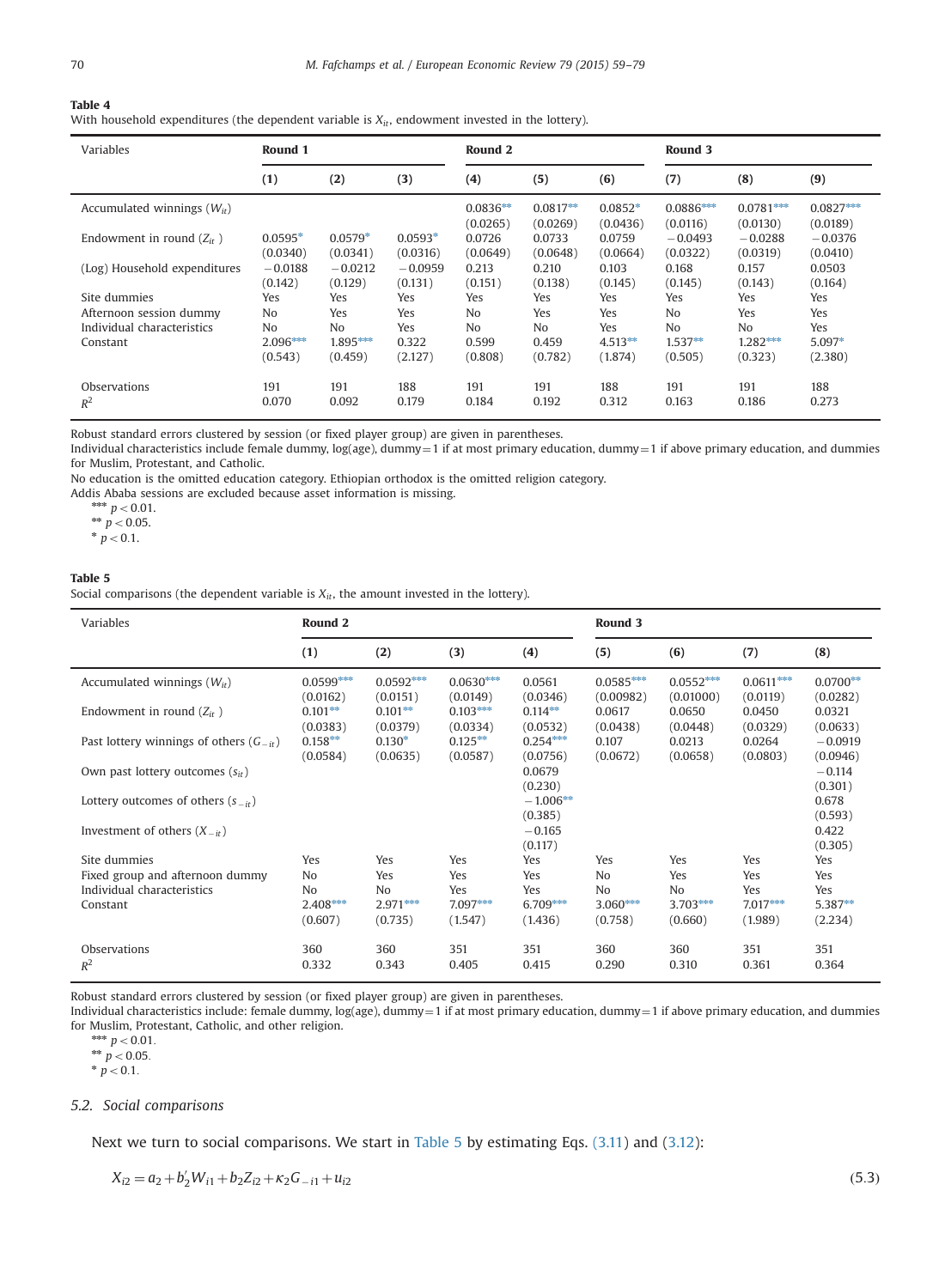Keeping up with the average quadratic form (dependent variable is  $x_{it}$ , the percentage invested in the lottery).

| Variables                                                                                 | Round 2                                                           |                                                        |                                            | Round 3                                                           |                                                        |                                            |  |
|-------------------------------------------------------------------------------------------|-------------------------------------------------------------------|--------------------------------------------------------|--------------------------------------------|-------------------------------------------------------------------|--------------------------------------------------------|--------------------------------------------|--|
|                                                                                           | (1)                                                               | (2)                                                    | (3)                                        | (4)                                                               | (5)                                                    | (6)                                        |  |
| Endowment $Z_{it}$                                                                        | $-0.0218***$                                                      | $-0.0228***$                                           | $-0.0228***$                               | $-0.0305***$                                                      | $-0.0308***$                                           | $-0.0320***$                               |  |
|                                                                                           | (0.00408)                                                         | (0.00390)                                              | (0.00439)                                  | (0.00351)                                                         | (0.00345)                                              | (0.00371)                                  |  |
| Past winnings $R_{ir}$                                                                    | $-0.000675$                                                       | $-0.00128$                                             | $-0.00178$                                 | $-0.00199$                                                        | $-0.00239$                                             | $-0.00287$                                 |  |
|                                                                                           | (0.00200)                                                         | (0.00193)                                              | (0.00182)                                  | (0.00312)                                                         | (0.00321)                                              | (0.00297)                                  |  |
| Past winnings squared $Rir2$                                                              | 0.000189                                                          | 0.000221                                               | 0.000182                                   | $5.43e - 05$                                                      | $4.53e - 05$                                           | $4.36e - 0.5$                              |  |
|                                                                                           | (0.000155)                                                        | (0.000154)                                             | (0.000151)                                 | $(6.61e - 05)$                                                    | $(6.88e - 05)$                                         | $(6.68e - 05)$                             |  |
| Site dummies<br>Fixed group and afternoon dummy<br>Individual characteristics<br>Constant | Yes<br>N <sub>0</sub><br>N <sub>0</sub><br>$0.763***$<br>(0.0603) | Yes<br>Yes<br>N <sub>0</sub><br>$0.814***$<br>(0.0578) | Yes<br>Yes<br>Yes<br>$1.133***$<br>(0.171) | Yes<br>N <sub>0</sub><br>N <sub>0</sub><br>$0.878***$<br>(0.0550) | Yes<br>Yes<br>N <sub>0</sub><br>$0.884***$<br>(0.0483) | Yes<br>Yes<br>Yes<br>$1.258***$<br>(0.194) |  |
| Observations                                                                              | 360                                                               | 360                                                    | 351                                        | 360                                                               | 360                                                    | 351                                        |  |
| $R^2$                                                                                     | 0.327                                                             | 0.360                                                  | 0.425                                      | 0.303                                                             | 0.335                                                  | 0.393                                      |  |

Robust standard errors clustered by session (or fixed player group) are given in parentheses.

Individual characteristics include female dummy, log(age), dummy = 1 if at most primary education, dummy = 1 if above primary education, and dummies for Muslim, Protestant, Catholic, and other religion.

\*\*\*p < 0.01, \*\*p < 0.05, \* p < 0.1.

$$
X_{i3} = a_3 + b'_3(W_{i1} + W_{i2}) + b_3 Z_{i3} + \kappa_3 G_{-i2} + u_{i3}
$$
\n
$$
(5.4)
$$

in which  $G_{-it}$  represents the past winnings of players who were in  $i$ 's group in the past:

$$
G_{-it} \equiv \sum_{j \in N_{it}} 3x_{jt} Z_{jt} r_{jt}
$$

If participants seek to keep up with others' winnings, we expect  $\kappa_2 > 0$  and  $\kappa_3 > 0$ . As shown in [Table 5,](#page-11-0) coefficient estimates are positive and statistically significant for round 2 but not round 3. Participants increase their own risk taking when others in their round 1 group had large winnings, in line with a simple 'keep-up-with-the-winners' hypothesis where participants take more risk in an effort to catch up with others.

To check that these results are not driven by imitation, gambler's fallacy, or learning from others, we also estimate an extended version of [\(5.3](#page-11-0)) and (5.4) that control for the average past investment of peers, and for the proportion of past lottery wins of self and peers. We present in appendix a detailed discussion of these possible confounds and the way we integrate them in our testing strategy. Results, shown in columns 4 and 8 of [Table 5,](#page-11-0) do not change much: coefficient estimates for  $\kappa_2$  become larger but remain statistically significant, while those for  $\kappa_3$  remain non-significant. The coefficient of the past investment of peers  $X_{-i,t}$  is non-significant throughout, ruling out imitation. The lottery outcomes of others  $s_{-i,t}$ appear with a significant coefficient – but with the wrong sign, something that is difficult to reconcile with learning from others.

Finally we test the 'keeping up with the average' social comparison model  $(K)$ ). To this effect, we define relative winnings  $R_{it}$  as

$$
R_{i1} \equiv \overline{W}_{-i1} - W_{i1}
$$
  

$$
R_{i2} \equiv \overline{W}_{-i1} + \overline{W}_{-i2} - W_{i1} - W_{i2}
$$

and construct quadratic forms in  $R_{it}$  to approximate the V-shaped in [Fig. 2.](#page-6-0) This allows for the possibility that social comparison operates differently depending on whether the participant's past winnings are above or below the average of others. As explained in Section 2,  $x_{it}$  is the dependent variable. Keeping up with the average requires a negative linear term and a positive quadratic term.

Estimation of equation [\(KJ\)](#page-6-0) is presented in Table 6. The coefficient on own endowment  $Z_{it}$  is significantly negative throughout, consistent with our earlier results: subjects invest proportionally more in the risky lottery when they receive a low endowment in a round. With respect to social comparisons, joint F-tests for  $R_{it}$  and  $R_{it}^2$  are reported at the bottom of the table together with their significance. Estimated signs are as predicted by KJ –  $\beta_1$  < 0 and  $\beta_2$  > 2 – but coefficients are never individually or jointly significant.

We also estimate model [\(KW\)](#page-6-0) which is linear in  $R_{it}$ . If i's reference point is well above the average as in KW, we should only observe the declining portion of [Fig. 2.](#page-6-0) As shown in [Table 7,](#page-13-0)  $R_{it}$  has a significantly negative sign in 5 of the 6 regressions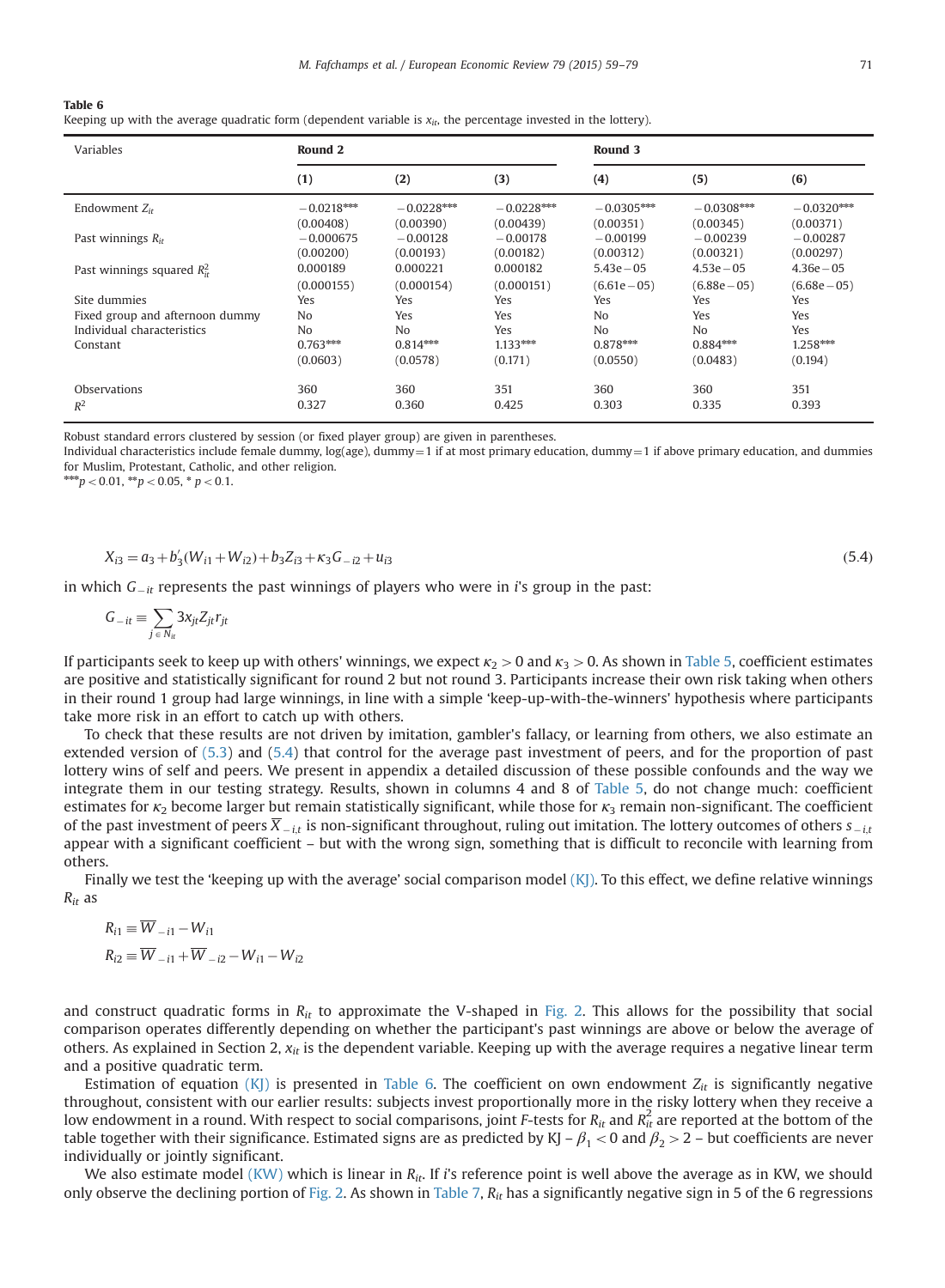<span id="page-13-0"></span>Keeping up with the average - linear form (dependent variable is  $x_{it}$ , the percentage invested in the lottery).

| <b>Variables</b>                | Round 2                              |                                         |                                        | Round 3                                  |                                          |                                         |  |
|---------------------------------|--------------------------------------|-----------------------------------------|----------------------------------------|------------------------------------------|------------------------------------------|-----------------------------------------|--|
|                                 | (1)                                  | (2)                                     | (3)                                    | (4)                                      | (5)                                      | (6)                                     |  |
| Endowment $(Z_{it})$            | $-0.0220***$                         | $-0.0230***$                            | $-0.0229***$                           | $-0.0312***$                             | $-0.0313***$                             | $-0.0326***$                            |  |
| Past winnings $(R_{ir})$        | (0.00406)<br>$-0.00199$<br>(0.00139) | (0.00386)<br>$-0.00281***$<br>(0.00121) | (0.00434)<br>$-0.00303**$<br>(0.00136) | (0.00328)<br>$-0.00402***$<br>(0.001000) | (0.00320)<br>$-0.00408***$<br>(0.000961) | (0.00361)<br>$-0.00450***$<br>(0.00100) |  |
| Site dummies                    | Yes                                  | Yes                                     | Yes                                    | Yes                                      | Yes                                      | Yes                                     |  |
| Fixed group and afternoon dummy | No                                   | Yes                                     | Yes                                    | N <sub>0</sub>                           | Yes                                      | Yes                                     |  |
| Individual characteristics      | No                                   | N <sub>0</sub>                          | Yes                                    | No                                       | N <sub>0</sub>                           | Yes                                     |  |
| Constant                        | $0.782***$                           | $0.835***$                              | $1.150***$                             | $0.882***$                               | $0.888***$                               | $1.258***$                              |  |
|                                 | (0.0686)                             | (0.0603)                                | (0.176)                                | (0.0547)                                 | (0.0477)                                 | (0.193)                                 |  |
| Observations                    | 360                                  | 360                                     | 351                                    | 360                                      | 360                                      | 351                                     |  |
| $R^2$                           | 0.324                                | 0.356                                   | 0.422                                  | 0.302                                    | 0.335                                    | 0.392                                   |  |

Robust standard errors clustered by session (or fixed player group) are given in parentheses.

Individual characteristics include: female dummy, log(age), dummy=1 if at most primary education, dummy=1 if above primary education, and dummies for Muslim, Protestant, Catholic, and other religion.

\*\*\*p < 0.01, \*\*p < 0.05,  ${}^*p$  < 0.1

in linear form, as predicted by KW. Taken together, Tables 6 and 7 thus suggest that subjects want to keep up with above *average* players, that is, with the winners. $27$ 

# 5.3. Robustness checks

We run a number of robustness checks, detailed in an online Appendix. We show that our results do not change if we include money burning observed in earlier rounds as additional regressor – although this regressor has an independent effect on behavior that is discussed in [Kebede and Zizzo \(2015\).](#page-19-0) We also reestimate all regressions using a maximum likelihood estimator. OLS regressions reported so far implicitly assume that  $X_{it}$  is a continuous variable. In practice, subjects are only allowed a finite set of integer choices. This can be captured by positing a latent continuous variable  $X^*_{it}$  and letting  $X_{it}$  be a version of  $X_{it}^*$  restricted to a finite set of intervals. $^{28}$  Results, shown in online appendix Tables A2a–A10a, are very similar to those reported here.

In addition, we investigate whether our results are an artefact of pooling student and rural subjects. To test the validity of pooling, we reestimate all Tables (except 3 and 4, which only apply to rural subjects) with interaction terms between regressors and a student dummy. Results are shown in online appendix Tables A2b–A10b. In the overwhelming majority of cases the interactive terms are not significant: of all the 135 interactive terms in all the regressions, only 12 are significant at the conventional level of 5%. Our conclusions stand even when we control for possible heterogeneity between students and rural subjects.

#### 5.4. Replication of the experiment

As a final robustness check, we replicate the experiment with a different subject population, namely with College students at the University of East Anglia (UEA), United Kingdom. We ran 8 sessions of 12 participants each. Subjects are drawn from the pool of student subjects registered with the UEA experimental laboratory. To maximize comparability, the experimental protocol is as close as possible to that used in Ethiopia, and is virtually identical to that of Addis Ababa students. In particular, we use the same penand-paper design. The details of the experimental design are the same as those for the Ethiopia sessions.

We took advantage of the replication experiment to take up on a suggestion made by one of the referees and echoed by the editor. In the original experiments, half of the subjects in a group receive an endowment of 7 and the other half received 15. Results show that subjects who receive 7 invest proportionally more than those who receive 15. This finding is hard to explain from expected utility, but can easily be accounted for using prospect theory if subjects have a reference point

 $^{27}$  Readers familiar with [Harrison and Rutstrom \(2008\)](#page-19-0) and [Andersen et al. \(2011\)](#page-19-0) may regret that our approach does not yield an estimate of the coefficient of relative risk aversion  $\rho$ . It is, however, easy to derive such an estimate from our results. To illustrate, consider the first column of Table 7 and imagine that the coefficients of past winnings  $R_{it}$  and current endowment  $Z_{it}$  are both zero (which they are not – more about this below). The constant term from the regression 0.782 gives the average investment rate x for student subjects. Using the formula for x at the end of footnote 14, we obtain, e.g., by trial and error, an estimate of  $\rho$  equal to 0.281. The problem with this estimate is that the coefficient of  $Z<sub>it</sub>$  is not zero, which implies that the coefficient of relative risk aversion is not constant. In other words, the structural assumption behind [Harrison and Rutstrom \(2008\)](#page-19-0) and [Andersen et al. \(2011\)](#page-19-0) is rejected in our data, which justifies the use of a more flexible approach.

 $^{28}$  The same method can also be applied to the model of [Harrison and Rustrom \(2008\),](#page-19-0) in lieu of the error structure of Luce or Fechner.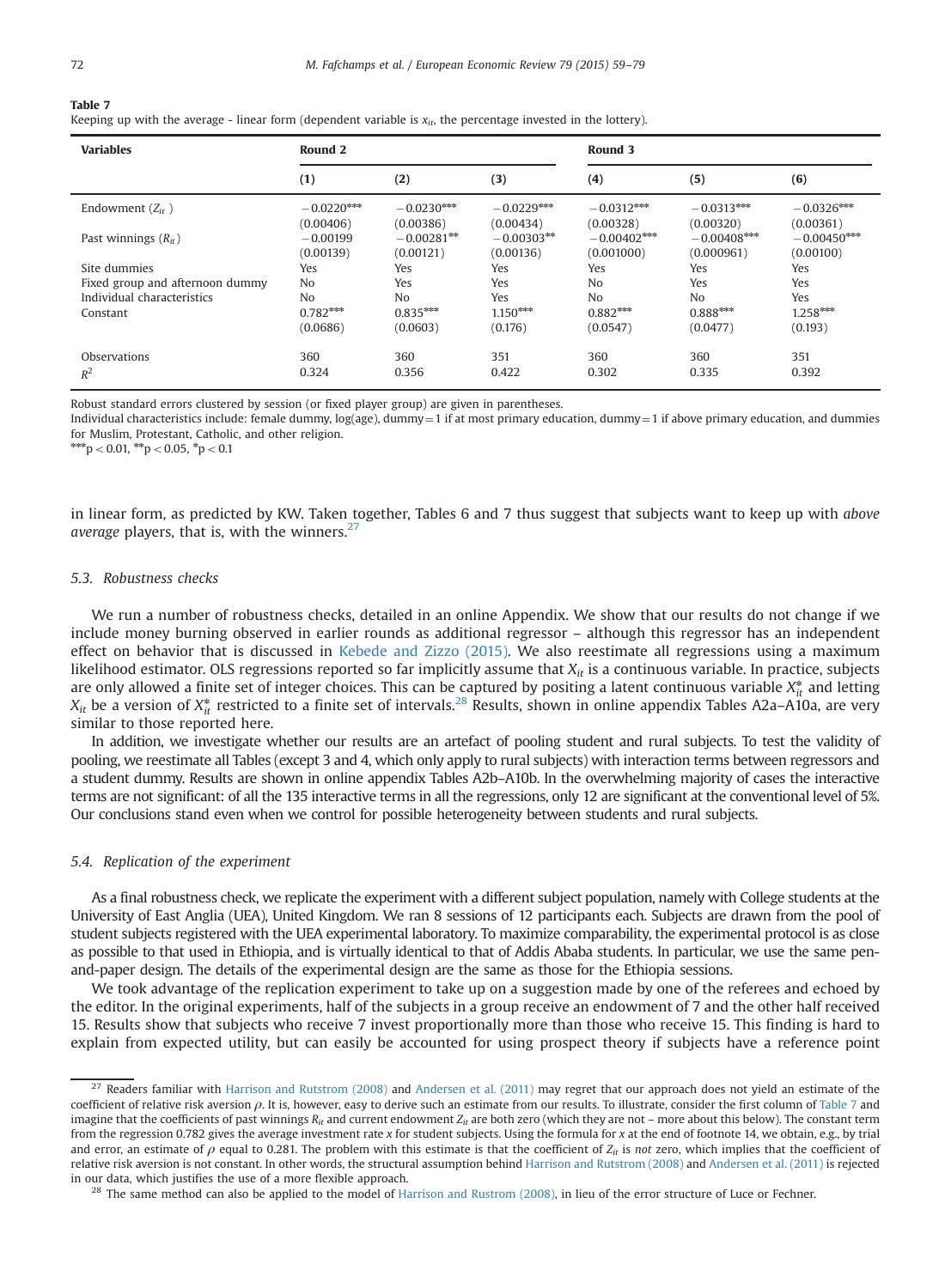<span id="page-14-0"></span>Social comparisons in the UK sample (the dependent variable is  $X_{it}$ , the amount invested in the lottery).

| Variables                                   | Round 2                            |                                    | Round 3                            |                                    |  |  |
|---------------------------------------------|------------------------------------|------------------------------------|------------------------------------|------------------------------------|--|--|
|                                             | (1)                                | (2)                                | (3)                                | (4)                                |  |  |
| Accumulated winnings $(W_{it})$             | $-0.404***$                        | $-0.406***$                        | $-0.0212$                          | 0.00465                            |  |  |
| Past lottery winnings of others $(G_{-it})$ | (0.0816)<br>$0.381***$<br>(0.0872) | (0.0900)<br>$0.381***$<br>(0.0876) | (0.0425)<br>$0.114***$<br>(0.0406) | (0.0429)<br>$0.167***$<br>(0.0480) |  |  |
| Endowment in round $(Z_{it})$               | $0.506***$<br>(0.0892)             | $0.509***$<br>(0.0995)             | $0.288***$<br>(0.0686)             | $0.219***$<br>(0.0756)             |  |  |
| Own past lottery outcomes $(s_{it})$        |                                    | 0.0207<br>(0.427)                  |                                    | $-0.960***$<br>(0.274)             |  |  |
| Session dummies                             | Yes                                | Yes                                | Yes                                | yes                                |  |  |
| Treatment dummies                           | <b>Yes</b>                         | Yes                                | Yes                                | yes                                |  |  |
| Constant                                    | 1.104                              | 1.107                              | 0.487                              | 0.305                              |  |  |
|                                             | (0.923)                            | (1.01)                             | (1.178)                            | (1.236)                            |  |  |
| Observations                                | 144                                | 144                                | 144                                | 144                                |  |  |
| $R^2$                                       | 0.301                              | 0.301                              | 0.213                              | 0.24                               |  |  |

Robust standard errors clustered at group level are given in parentheses.

\*\*\*p < 0.01, \*\*p < 0.05, \*p < 0.1

situated above 7. What is unclear is whether this high reference point comes from observing other subjects receiving 15 – which could constitute additional evidence of a 'keeping up with the winners' effect.

To test whether the high reference point comes from observing other subjects 'winning' a larger endowment, we introduce two new treatments that only differ in terms of the endowment received at the beginning of each round. In the original experiment 3 subjects receive 7 and 3 others receive 15 (normal treatment). In the two new treatments, all 6 subjects in a group receive the same endowment, i.e., either be 7 (low treatment) or 15 (high treatment). By comparing subjects who receive 7 in a low treatment to those who receive 7 in the normal treatment, we can test whether their investment decisions are the same. If it is, this suggests that the high reference point does not come from observing other subjects receiving 15. For the rest, the experiment is the same as in Ethiopia with one caveat: in 6 of the 8 sessions we omit money burning. The purpose of this omission is to check the robustness of our findings to the absence of money burning. To summarize, treatments are as follows: T1, T2 and T3 are the normal, high, and low treatments, respectively – all without money burning. Treatment T4 is the normal treatment with money burning.

We observe a number of behavioral similarities in the UEA and Ethiopia subject pools. Risk taking  $x_{it}$  is higher for subjects who receive 7 than for those who receive 15 across all treatments, and this difference is strongly significant when we compare low and high endowment subjects within treatments T1 and T4:  $56\%$  versus 32% with p-value = 0.0000 in T1; and 63% versus 46% with p-value of 0.0007 in T4. When we compare low endowment subjects in the normal (T1) and low (T3) treatments, we find virtually identical risk taking  $x_{it}$ : 56% versus 58% with a p-value of 0.64. Similarly, when we compare low endowment subjects in treatments T3 and T4, we find that differences in average risk taking go in the anticipated direction but are not statistically significant: 58% versus 63% with a p-value of 0.22. From this we conclude that the endowment received by other players in the group is not what drives high reference points.

Some other findings are replicated in the UEA sample. Comparing Table 8 with [Table 5](#page-11-0), we see that the past lottery winnings of others  $G_{-it-1}$  are consistently and positively correlated to the amount invested  $X_{it}$  in both rounds. In [Table 5](#page-11-0), this was not significant for round 3 but now it is highly significant in both rounds. This supports the 'keeping up with the winners' hypothesis. We also find that the coefficient on endowment  $Z_{it}$  is positive but less than 1. Results are more disappointing for accumulated winnings  $W_{it-1}$ : if anything, the effect of past winnings on  $X_{it}$  is negative – and statistically significant for round 2. This implies that, among the UEA subjects, we find no evidence of asset integration within the experiment, contrary to what we found in the Ethiopia population.

# 6. Discussion and conclusion

Using data on repeated risk taking in a sequential experiment, we have tested whether participants' behavior follows some commonly hypothesized patterns of behavior. Our key findings can be summarized as follows:

1. Asset integration with total wealth: We find no evidence of asset integration between the experimental tasks and real world wealth. Participants apply a narrow framing by which they segregate the set of tasks at hand from their outside wealth . This finding provides support to the intuition of much of the literature and, if anything, is particularly strong evidence of narrow framing given that stakes are large relative to participants' normal income and that, unlike [Andersen](#page-19-0) [et al. \(2011\)](#page-19-0) who find at least some effect, we find no evidence that risk taking responds to wealth.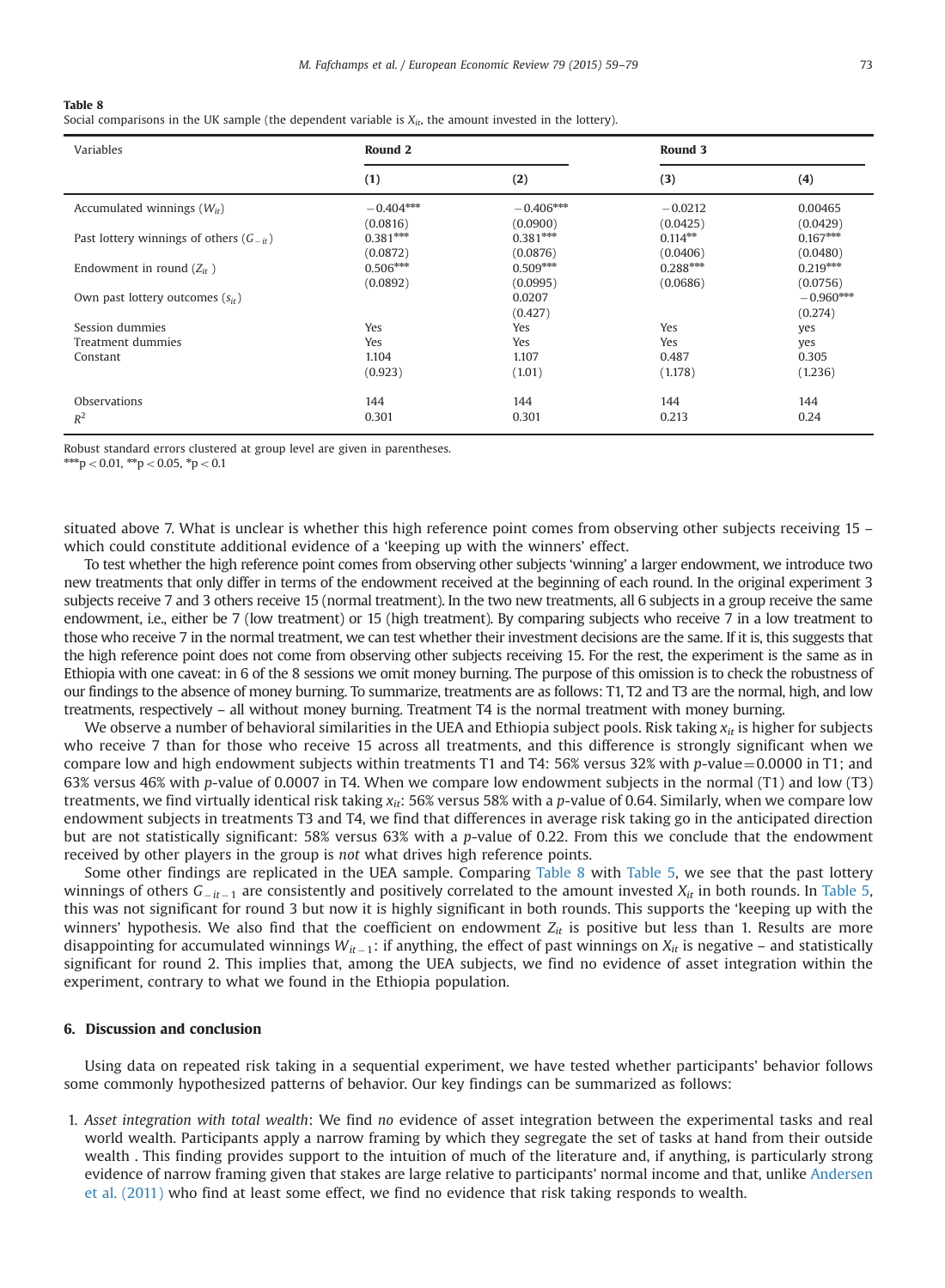- 2. Asset integration across experimental rounds: for the Ethiopia sample there is evidence that winnings from earlier rounds raise risk taking in later rounds; for the UK sample the evidence goes in the opposite direction.
- 3. High reference point: Within each round, participants who receive a small endowment risk a higher share of it. This finding is difficult to account for under a reasonable expected utility model. But it can be explained if the aspiration level of low endowment recipients is higher than their endowment. For example, under loss aversion and a high enough reference point (due to this social comparison or otherwise), participants who receive a low endowment may seek to make up for it by risking relatively more than if they had received a high endowment. This finding holds in both the Ethiopia and UK samples.
- 4. 'Keep up with the winners': We observe that subjects risk more when other participants they can observe have higher past winnings. We interpret this finding as suggesting that the reference point that subjects use increases in the winnings of others. Hence when others win more, they risk more in an attempt to catch up. This finding holds in both the Ethiopia and UK samples. In Appendix we test and reject the possibility that this may be due to imitation or to gambler's fallacy.
- 5. 'Keep up with the average': We only find limited support for it in our experiment. Participants do take more risk when their past winnings are below that of the average of their peers, but not in a way that suggests they regard the *average* winnings of others as reference point. Combined with earlier results, this confirms that participants seek to keep up with winners, but not with the average.

We believe that two of the above results are of particular interest. First, the evidence suggests that participants seek to keep up with the winners. This finding complements existing experimental evidence on social comparisons (e.g., [Bault et al.,](#page-19-0) [2008](#page-19-0), Linde and Sonnemans, 2012). It highlights the need for further research to ascertain how sensitive social comparisons are to framing and to information about others' earnings.

Second, for the Ethiopia sample – but not the UK sample – we cannot reject full integration of winnings within the experiment. We also find no evidence of asset integration beyond the narrow frame of the experiment. The Ethiopia findings provide some support for [Cox and Sadiraj \(2006\)](#page-19-0) and [Cox et al. \(2008\)](#page-19-0) distinction between total wealth and income and confirm the need to separate the two when estimating risk attitude in applied research. They also raise the question of how to interpret models that link risk attitude with overall wealth and income inequality in a population (e.g., [Becker et al., 2005](#page-19-0); [Hopkins and Kornienko, 2010;](#page-19-0) [Hopkins, 2011](#page-19-0)). One possible interpretation of these models is that economic agents are in a wealth tournament with everyone else in the population. The evidence presented here suggests that this interpretation may be unwarranted, in the sense that agents may not see themselves as part of a tournament involving their overall integrated wealth, but rather of one involving incomes earned in specific micro-decision environments (such as our experiment). More research is needed to ascertain whether our findings generalize outside our experimental setup.

## Appendix A. Possible confounding effects and robustness checks

For the asset integration testing strategy outlined above to be convincing, we need to rule out possible confounding effects. Three possibilities are particularly relevant in our case: learning, imitation, and observed money burning. Fortunately, the structure of the experiment is such that we can test for these effects directly. We also verify that the expectation of money burning does not affect the validity of our asset integration test.

# A.1. Learning

If players revise their priors about winning the lottery based on past experience, winning in early rounds may increase risk taking in subsequent rounds. In the experiment the true winning probability  $\alpha$  is 0.5, and this is the probability reported by the experimenter. It is nevertheless possible either that subjects do not believe the experimenter, or that winning makes them feel 'lucky' and lead them to believe that their own 'personal'  $\alpha$  is above 0.5 (hot hand effect). In either case, we expect risk taking to increase when the participant won the lottery in earlier rounds, generating a possible confounding effect when testing for asset integration. It is also possible that subjects believe in strong reversion to the mean, in which case having won in the past would lead them to believe the probability of winning again is less than 0.5.

For the above effects, it is the fact of winning that is informative about  $\alpha$ , not how much the subject won, which depends on investment  $X_{it}$ . To capture this idea, let  $s_{it} = 1$  if i wins in round t,  $s_{it} = -1$  if i loses in round t, and  $s_{it} = 0$  if i does not risk anything in round  $t$ , in which case there can be no learning. Identification is achieved because  $s_{it}$  is not i's monetary winnings from earlier rounds, but a variable indicating whether i won or lost, irrespective of the risked amount  $X_{it}$ . If player i increases his/her prior based on winning in earlier rounds, we expect

$$
X_{i2} = a_2 + b'_2 W_{i1} + b_2 Z_{i2} + d_2 s_{i1} + u_{i2}
$$
\n
$$
(6.1)
$$

$$
X_{i3} = a_3 + b'_3(W_{i1} + W_{i2}) + b_3 Z_{i3} + d_3 \left(\frac{S_{i1} + S_{i2}}{2}\right) + u_{i3} \tag{6.2}
$$

with  $d_2 > 0$  and  $d_3 > 0$  – and vice versa if participants believe in strong reversion to the mean.

We estimate regressions (A.1) and (A.2) with  $s_{i1}$  and  $\frac{s_{i1}+s_{i2}}{2}$  included as additional regressors. Results are shown in [Table A1](#page-16-0). The format is the same as in [Table 4](#page-11-0) but only rounds 2 and 3 results are shown since it is only in these rounds that learning could have taken place. The coefficients of  $s_{i1}$  and  $\frac{s_{i1}+s_{i2}}{2}$  are mostly positive and they are statistically significant only in two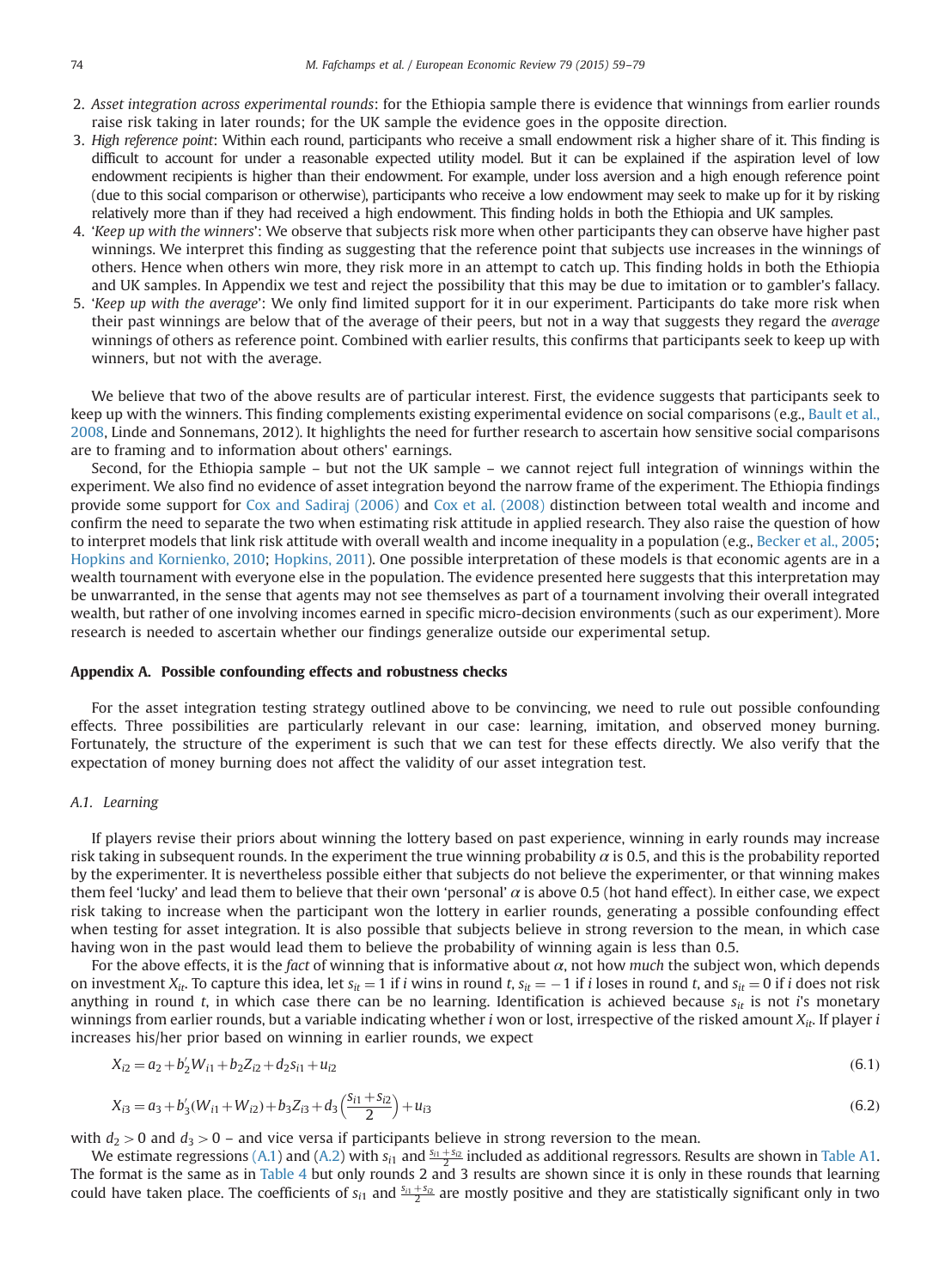#### <span id="page-16-0"></span>Table A1

Learning from own past lottery outcomes (the dependent variable is  $X_{it}$ , the amount invested in the lottery).

| Variables                            | Round 2              |                      |                        | Round 3                |                         |                        |  |
|--------------------------------------|----------------------|----------------------|------------------------|------------------------|-------------------------|------------------------|--|
|                                      | (1)                  | (2)                  | (3)                    | (4)                    | (5)                     | (6)                    |  |
| Accumulated winnings $(W_{it})$      | 0.0535<br>(0.0384)   | 0.0598<br>(0.0368)   | 0.0471<br>(0.0312)     | $0.0689**$<br>(0.0281) | $0.0719***$<br>(0.0264) | $0.0656**$<br>(0.0288) |  |
| Endowment in round $(Z_{it})$        | $0.103*$<br>(0.0611) | 0.0962<br>(0.0592)   | $0.116***$<br>(0.0490) | 0.0342<br>(0.0750)     | 0.0274<br>(0.0725)      | 0.0335<br>(0.0650)     |  |
| Own past lottery outcomes $(s_{it})$ | $-0.0158$<br>(0.231) | $-0.0507$<br>(0.227) | 0.0744<br>(0.208)      | $-0.127$<br>(0.338)    | $-0.237$<br>(0.333)     | $-0.0596$<br>(0.303)   |  |
| Site dummies                         | Yes                  | Yes                  | Yes                    | Yes                    | Yes                     | Yes                    |  |
| Fixed group and afternoon dummy      | N <sub>o</sub>       | Yes                  | Yes                    | N <sub>o</sub>         | Yes                     | Yes                    |  |
| Individual characteristics           | N <sub>0</sub>       | N <sub>0</sub>       | Yes                    | N <sub>0</sub>         | N <sub>0</sub>          | <b>Yes</b>             |  |
| Constant                             | $3.653***$           | $4.109***$           | $8.182***$             | $3.892***$             | $3.829***$              | $7.164***$             |  |
|                                      | (0.475)              | (0.467)              | (1.685)                | (0.399)                | (0.409)                 | (1.865)                |  |
| Observations<br>$R^2$                | 360<br>0.301         | 360<br>0.324         | 351<br>0.388           | 360<br>0.283           | 360<br>0.310            | 351<br>0.360           |  |

Robust standard errors clustered by session (or fixed player group) are given in parentheses.

Individual characteristics include female dummy, log(age), dummy = 1 if at most primary education, dummy = 1 if above primary education, and dummies for Muslim, Protestant, Catholic, and other religion.

No education is the omitted education category. Ethiopian orthodox is the omitted religion category.<br>  $\frac{1}{2}$   $p < 0.01$ .

cases. The  $b_2'$  coefficient loses its statistical significance, possibly because past lottery outcomes enter the calculation of  $W_{i1}$ and  $W_{i2}$ . To verify this interpretation, we reestimate Table A1 using actual winnings  $W_{i1}$  and  $W_{i2}$  instead of predicted winnings. With this change, the coefficients of  $W_{i1}$  and  $W_{i1} + W_{i2}$  become significant again but the coefficients of  $s_{i1}$  and  $\frac{s_{i1} + s_{i2}}{2}$ remain non-significant. In [Table 8,](#page-14-0) we estimated a similar regression on the UK sample. Here too we find that the coefficients of  $s_{i1}$  and  $\frac{s_{i1}+s_{i2}}{2}$  are either 0 (in round 2) or significantly negative (in round 3). From these results we conclude that there is no evidence of a hot hand or learning effect.

Players may also revise their priors based on others' lottery outcomes. The logic is the same as above: if players use the fact that others have won to revise their prior about  $\alpha$ , they will increase risk taking when others win more. To investigate this confounding effect, let  $N_{it}$  denote the set of players that were in i's group in round t. We estimate

$$
X_{i2} = a_2 + b'_2 W_{i1} + b_2 Z_{i2} + d_2 S_{i1} + d'_2 S_{-i,1} + u_{i2}
$$
\n
$$
(6.3)
$$

$$
X_{i3} = a_3 + b'_3(W_{i1} + W_{i2}) + b_3 Z_{i3} + d_3 \left(\frac{s_{i1} + s_{i2}}{2}\right) + d'_3 s_{-i,2} + u_{i3}
$$
\n
$$
\sum_{i=1,2,3} s_{i1} + s_{i2} \sum_{i=1,3,4} s_{i1} + s_{i2} \sum_{i=1,4} s_{i1} + s_{i3} \sum_{i=1,4} s_{i1} + s_{i3} \sum_{i=1,4} s_{i1} + s_{i3} \sum_{i=1,4} s_{i1} + s_{i3} \sum_{i=1,4} s_{i1} + s_{i3} \sum_{i=1,4} s_{i1} + s_{i3} \sum_{i=1,4} s_{i1} + s_{i3} \sum_{i=1,4} s_{i1} + s_{i3} \sum_{i=1,4} s_{i1} + s_{i3} \sum_{i=1,4} s_{i1} + s_{i3} \sum_{i=1,4} s_{i1} + s_{i3} \sum_{i=1,4} s_{i2} + s_{i3} \sum_{i=1,4} s_{i1} + s_{i3} \sum_{i=1,4} s_{i1} + s_{i3} \sum_{i=1,4} s_{i1} + s_{i3} \sum_{i=1,4} s_{i2} + s_{i3} \sum_{i=1,4} s_{i3} + s_{i3} \sum_{i=1,4} s_{i1} + s_{i3} \sum_{i=1,4} s_{i2} + s_{i3} \sum_{i=1,4} s_{i1} + s_{i3} \sum_{i=1,4} s_{i2} + s_{i3} \sum_{i=1,4} s_{i1} + s_{i3} \sum_{i=1,4} s_{i2} + s_{i3} \sum_{i=1,4} s_{i1} + s_{i3} \sum_{i=1,4} s_{i1} + s_{i3} \sum_{i=1,4} s_{i2} + s_{i3} \sum_{i=1,4} s_{i1} + s_{i3} \sum_{i=1,4} s_{i1} + s_{i3} \sum_{i=1,4} s_{i1} + s_{i3} \sum_{i=1,4} s_{i1} + s_{i3} \sum_{i=1,4} s_{i2} + s_{i3} \sum_{i=1,4} s_{i2
$$

where  $s_{-i,1} \equiv$  $\frac{\sum_{j \in N_{i1}} s_{j1}}{5}$  and  $s_{-i,2} \equiv$  $\frac{\sum_{j \in N_{12}} s_{j1} + s_{j2}}{10}$ . If players revise their prior based on whether others won, we should observe  $d_2$  > 0 and  $d_3$  > 0, and this can be tested directly since  $s_{-i,1}$  and  $s_{-i,2}$  are observed by the researcher.<sup>29</sup>

In [Table A2](#page-17-0) we further test whether participants learn from others using regression models (A.3) and (A.4) which include average past lottery outcomes  $s_{-it}$  (i.e., proportion of wins) of i's group members in previous rounds. Estimated coefficients are positive in all cases, but never statistically significant. Perhaps this is not too surprising since in Table A5 we found no evidence of learning from one's own past observations.

# A.2. Imitation

Another possible confounding effect arises if players imitate the investment behavior of others. As discussed in the introduction, there are various reasons why players may seek to imitate what others do, such as mimicry, social pressure, or economizing on problem solving.<sup>30</sup> When others invest more, they will, on average, have higher winnings since investment has a positive return. Hence imitating others could generate a correlation between others' winnings and investment that is not due to a keeping-up effect.

<sup>\*\*</sup>  $p$  < 0.05.<br>\*  $p$  < 0.1.

<sup>&</sup>lt;sup>29</sup> If there is learning and players regard others' outcomes as equally informative to their own, we should observe  $d_2 = \frac{d_2}{3}$  and  $d_3 = \frac{d_3}{3}$ . This is because  $d_2'$ is the coefficient of the average outcome of five other players, and thus should carry five times as much weight as i's own outcome if players regard others' outcomes as informative as their own. In contrast, if player i only cares about own past winnings because they signal good luck, we should observe  $d'_2 = d'_3$ 

<sup>&</sup>lt;sup>30</sup> Indirect learning is unlikely since by design players observe (almost) all the information other players have, and can be controlled for directly through  $s_{-i,1}$  and  $s_{-i,2}$ , as in (A.3) and (A.4). The only exception is in games when players are rematched into different groups in each round. In this case, other players have information from round 1 groups which is revealed in their round 2 behavior – and could influence play in round 3. To allow for this possibility, we estimate round 2 and round 3 imitation effects separately: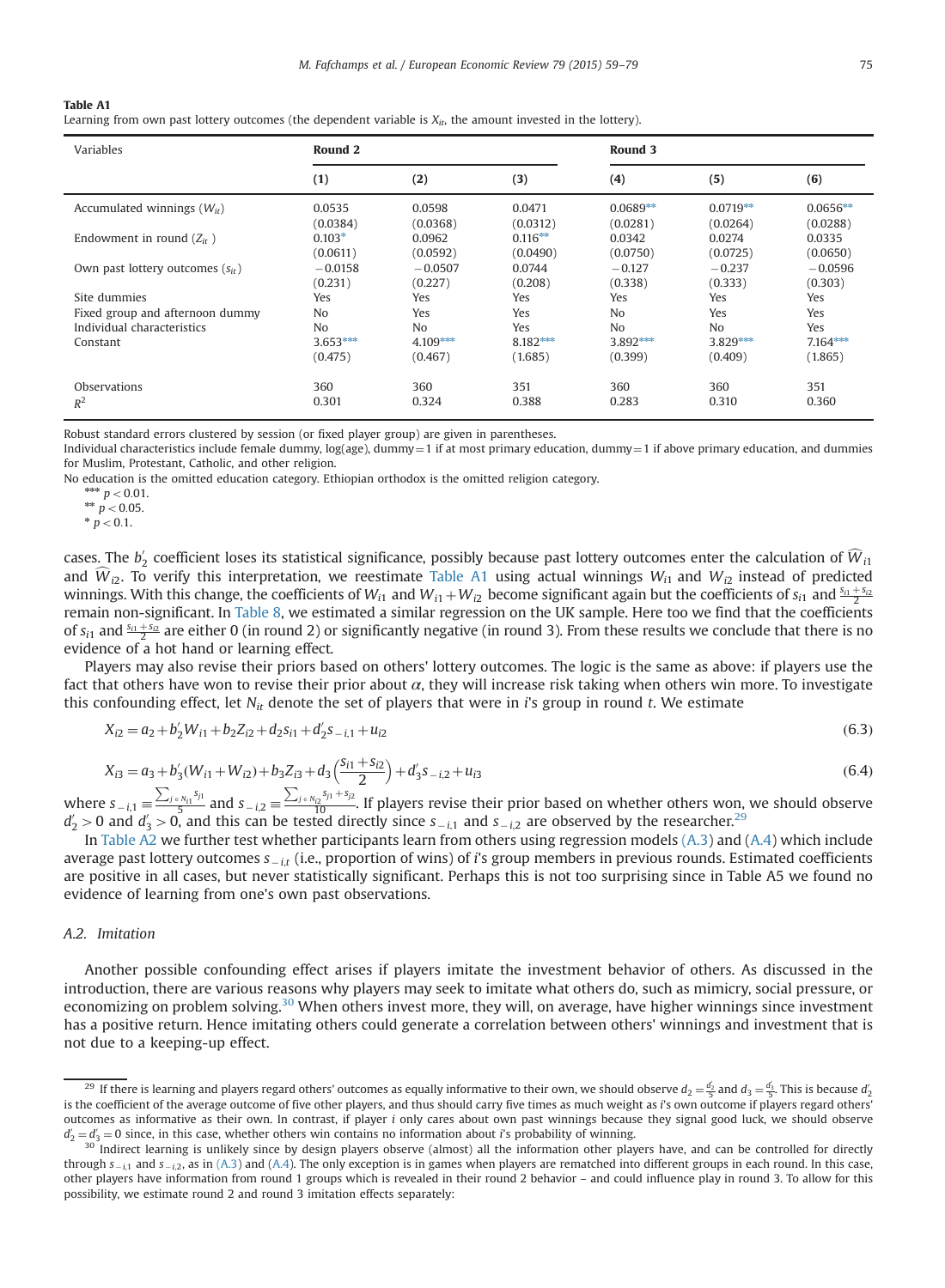#### <span id="page-17-0"></span>Table A2

Learning from others (the dependent variable is  $X_{it}$ , the amount invested in the lottery).

| Variables                              | Round 2              |                        |                        | Round 3                |                         |                        |  |
|----------------------------------------|----------------------|------------------------|------------------------|------------------------|-------------------------|------------------------|--|
|                                        | (1)                  | (2)                    | (3)                    | (4)                    | (5)                     | (6)                    |  |
| Accumulated winnings $(W_{it})$        | 0.0605<br>(0.0365)   | $0.0667**$<br>(0.0340) | 0.0506<br>(0.0313)     | $0.0680**$<br>(0.0270) | $0.0715***$<br>(0.0259) | $0.0653**$<br>(0.0289) |  |
| Endowment in round $(Z_{it})$          | 0.0942<br>(0.0608)   | 0.0875<br>(0.0584)     | $0.111***$<br>(0.0509) | 0.0359<br>(0.0726)     | 0.0283<br>(0.0713)      | 0.0343<br>(0.0648)     |  |
| Own past lottery outcomes $(s_{it})$   | $-0.0589$<br>(0.219) | $-0.0934$<br>(0.213)   | 0.0527<br>(0.212)      | $-0.136$<br>(0.335)    | $-0.238$<br>(0.330)     | $-0.0603$<br>(0.299)   |  |
| Lottery outcomes of others $(s_{-it})$ | 0.281<br>(0.314)     | 0.279<br>(0.305)       | 0.146<br>(0.275)       | 0.465<br>(0.469)       | 0.184<br>(0.454)        | 0.146<br>(0.483)       |  |
| Site dummies                           | Yes                  | Yes                    | Yes                    | Yes                    | Yes                     | Yes                    |  |
| Fixed group and afternoon dummy        | N <sub>o</sub>       | Yes                    | Yes                    | No                     | Yes                     | Yes                    |  |
| Individual characteristics             | N <sub>0</sub>       | No                     | Yes                    | N <sub>0</sub>         | N <sub>0</sub>          | Yes                    |  |
| Constant                               | $3.665***$           | $4.123***$             | $8.238***$             | $3.923***$             | $3.849***$              | $7.237***$             |  |
|                                        | (0.483)              | (0.473)                | (1,684)                | (0.402)                | (0.429)                 | (1.798)                |  |
| Observations                           | 360                  | 360                    | 351                    | 360                    | 360                     | 351                    |  |
| $R^2$                                  | 0.303                | 0.326                  | 0.388                  | 0.285                  | 0.311                   | 0.361                  |  |

Robust standard errors clustered by session (or fixed player group) are given in parentheses.

Individual characteristics include female dummy, log(age), dummy=1 if at most primary education, dummy=1 if above primary education, and dummies for Muslim, Protestant, Catholic, and other religion.

To illustrate, let us expand the utility function to include a concern  $\mu$  for imitation, e.g.,

$$
U_i\left(\sum_{s=1}^t W_{is}\right) + \mu \left|X_{it} - \overline{X}_{-i,t-1}\right|
$$

where  $\mu$  is an imitation preference parameter, and  $\overline{X}_{-i,t-1}$  denotes the average risk taking behavior of others in the group, as revealed by previous rounds, i.e.

$$
\overline{X}_{-i,t} \equiv \sum_{j \in N_{it}} \sum_{s=1}^{t} \frac{1}{5t} X_{js}
$$

Players with this utility function adjust their risk taking behavior to imitate that of others, i.e., so that their  $X_{it}$  is close to  $\overline{X}_{-i,t-1}$ . This can be investigated using a regression of the form<sup>31</sup>

$$
X_{i2} = a_2 + b'_2 W_{i1} + b_2 Z_{i2} + \mu_2 \overline{X}_{-i,1} + u_{i2}
$$
  

$$
X_{i3} = a_3 + b'_3(W_{i1} + W_{i2}) + b_3 Z_{i3} + \mu_3 \overline{X}_{-i,2} + u_{i3}
$$

with  $\mu_2 > 0$  and  $\mu_3 > 0$ .

To disentangle imitation from learning, we can control for learning directly as in [\(6.3](#page-16-0)) and ([6.4](#page-16-0)) by including  $s_{-i,1}$  and  $s_{-i,2}$ :

$$
X_{i2} = a_2 + b'_2 W_{i1} + b_2 Z_{i2} + \mu_2 \overline{X}_{-i,1} + \gamma_2 S_{-i,1} + u_{i2}
$$
\n
$$
(6.5)
$$

$$
X_{i3} = a_3 + b'_3(W_{i1} + W_{i2}) + b_3 Z_{i3} + \mu_3 \overline{X}_{-i,2} + \gamma_3 S_{-i,2} + u_{i3}
$$
\n
$$
(6.6)
$$

If there is imitation but no learning, once we control for  $X_{-i,1}$  or  $X_{-i,2}$ , whether others won or not should not matter: we expect  $\mu_2>0$  and  $\mu_3>0$  but  $\gamma_2=\gamma_3=0$ . In contrast, if participants imitate others because of what their behavior reveals about the probability of winning  $\alpha$ , we expect  $\gamma_2 > 0$  and  $\gamma_3 > 0$  as in [\(6.3](#page-16-0)) and ([6.4](#page-16-0)).

In [Table A3](#page-18-0) we estimate regressions (6.5) and (6.6) to test whether participants imitate the average investment behavior  $X_{-i,t}$  of other players they have observed, controlling for learning from others through  $s_{-i,t}$ . We find a positive coefficient on the past investment of other players in i's group, but the coefficient is only statistically significant in round 2. We again find that  $s_{-i,t}$  is seldom statistically significant – in one case it is significant at 5% and in another at 10%. From this we conclude that there is some evidence that participants imitate the risk taking behavior of others and that this imitation cannot be understood as driven by learning about the odds of winning the lottery. Other results on  $b_2$ ,  $b'_2$ ,  $b_3$  and  $b'_3$  are unchanged.

$$
\overline{31 \overline{X}_{-i,1}} = \frac{1}{5} \sum_{j \in N_{i1}} X_{j,1} \overline{X}_{-i,2} = \frac{1}{10} \left( \sum_{j \in N_{i1}} X_{j,1} + \sum_{j \in N_{i2}} X_{j,2} \right)
$$

<sup>\*\*\*</sup>  $p < 0.01$ .<br>\*\*  $p < 0.05$ .<br>\*\*  $p < 0.1$ .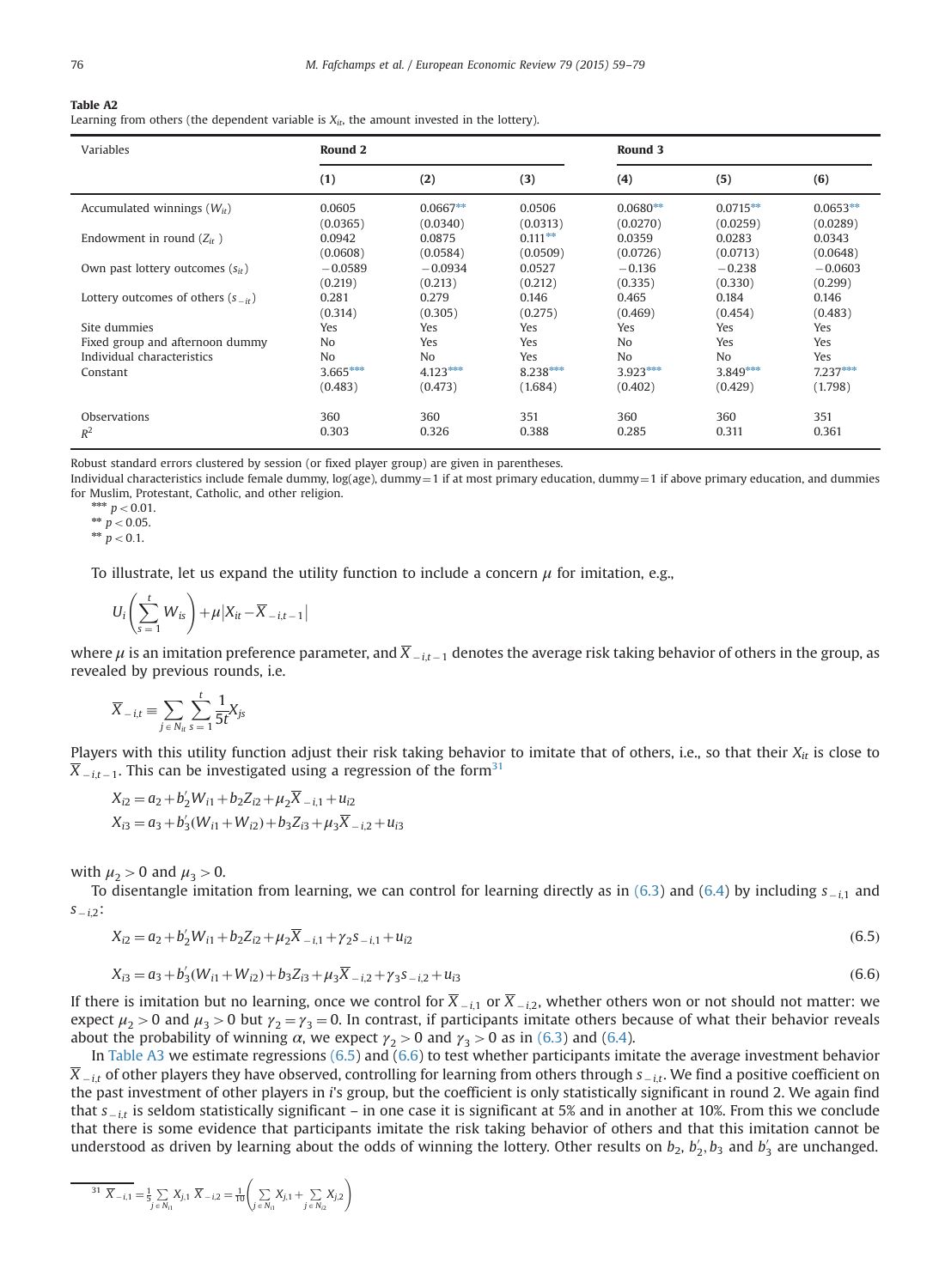#### <span id="page-18-0"></span>Table A3

Imitation versus learning from others (the dependent variable is  $X_{it}$ , the amount invested in the lottery).

| Variables                              | Round 2                 |                         |                         | Round 3                  |                          |                         |  |
|----------------------------------------|-------------------------|-------------------------|-------------------------|--------------------------|--------------------------|-------------------------|--|
|                                        | (1)                     | (2)                     | (3)                     | (4)                      | (5)                      | (6)                     |  |
| Accumulated winnings $(W_{it})$        | $0.0536***$<br>(0.0176) | $0.0534***$<br>(0.0160) | $0.0581***$<br>(0.0153) | $0.0595***$<br>(0.00980) | $0.0552***$<br>(0.00946) | $0.0617***$<br>(0.0115) |  |
| Endowment in round $(Z_{it})$          | $0.111***$<br>(0.0410)  | $0.106***$<br>(0.0394)  | $0.110***$<br>(0.0350)  | 0.0651<br>(0.0454)       | 0.0660<br>(0.0457)       | 0.0510<br>(0.0346)      |  |
| Lottery outcomes of others $(s_{-it})$ | 0.303<br>(0.284)        | 0.280<br>(0.296)        | 0.175<br>(0.262)        | 0.460<br>(0.441)         | 0.194<br>(0.454)         | 0.187<br>(0.493)        |  |
| Investment of others $(X_{-it})$       | $0.300**$<br>(0.115)    | 0.137<br>(0.150)        | 0.238<br>(0.145)        | $0.368*$<br>(0.193)      | 0.0703<br>(0.200)        | 0.276<br>(0.276)        |  |
| Site dummies                           | Yes                     | Yes                     | Yes                     | Yes                      | Yes                      | Yes                     |  |
| Fixed group and afternoon dummy        | N <sub>0</sub>          | Yes                     | Yes                     | N <sub>0</sub>           | Yes                      | Yes                     |  |
| Individual characteristics             | N <sub>0</sub>          | No                      | Yes                     | N <sub>o</sub>           | N <sub>o</sub>           | Yes                     |  |
| Constant                               | $1.909***$              | $3.243***$              | $6.617***$              | 1.800                    | $3.459***$               | $5.534**$               |  |
|                                        | (0.796)                 | (1.098)                 | (1.499)                 | (1.417)                  | (1.367)                  | (2.168)                 |  |
| <b>Observations</b>                    | 360                     | 360                     | 351                     | 360                      | 360                      | 351                     |  |
| $R^2$                                  | 0.317                   | 0.328                   | 0.394                   | 0.293                    | 0.311                    | 0.363                   |  |

Robust standard errors clustered by session (or fixed player group) are given in parentheses.

Individual characteristics include female dummy, log(age), dummy = 1 if at most primary education, dummy = 1 if above primary education, and dummies for Muslim, Protestant, Catholic, and other religion.

\*\*\*  $p < 0.01$ .<br>\*\*  $p < 0.05$ .<br>\*  $p < 0.1$ .

# Appendix B. Additional material for online appendix

# B.1. Money burning

The experiment allows participants to 'burn', that is, destroy other subject's winnings at the end of each round. Money burning may be used by participants, among other possible purposes, to discourage deviant risk taking behavior. If so, participants whose winnings have been 'burned' in a previous round may be discouraged to invest, generating a negative correlation between risk taking and past exposure to money burning. Because money burning reduces winnings, it also generates the possibility of a spurious correlation between  $W_{i1}$  and  $W_{i2}$  and risk taking: victims of money burning have lower winnings, and take less risk because they have been chastised.

Although money burning is fairly infrequent (see [Kebede and Zizzo, 2015](#page-19-0)), we deal with this possible confound by reestimating all regressions with a dummy controlling for whether subject i has experienced money burning in an earlier round. To this effect, we include a dummy that takes value 1 if the subject has experienced money burning in an earlier round. Although this regressor is mostly 0, if it is correlated with other regressors, it may influence our findings. We reestimate all regressions presented in Tables 2–10 with this dummy as additional control. We do find that having personally experienced money burning has a negative effect on risk taking that is statistically significant in some regressions (e.g., [Kebede and Zizzo, 2015](#page-19-0)). But other results do not change. The possibility of money burning in the experiment may however have influenced social comparisons in ways that are difficult to predict. This observation should be kept in mind when assessing the external validity of our findings.

Another concern is whether an expectation of money burning may alter inference about asset integration. This point is distinct from having experienced money burning because subjects may expect money burning even if it seldom takes place. To investigate this possibility, let  $\gamma$  be the expected after-money-burning return on endowment and investment.<sup>32</sup> In the absence of asset integration, the decision problem becomes

$$
\max_{0 \le x_t \le 1} \frac{1}{2} U(\gamma Z_t(1 - x_t)) + \frac{1}{2} U(\gamma Z_t(1 + 2x_t))
$$

where  $0 \le \gamma \le 1$  by experimental design. It is immediately clear if relative risk aversion is constant, the addition of  $\gamma$  does not change anything: x still does not depend on Z or  $\gamma$  because they both cancel out of the first order condition.<sup>33</sup> Eq. [\(3.2\)](#page-3-0)

 $32$  Although the experimental design allows subjects to apply a different money burning rate on net endowments  $Z-X$  and investment return Y, [\(Kebede and Zizzo, 2015\)](#page-19-0) cannot reject the hypothesis that the rate of money burning is the same on  $Z-X$  and Y.

<sup>&</sup>lt;sup>33</sup> To demonstrate, assume CRRA as before and let  $U(c) = \frac{c^{1-r}}{1-r}$ . The first order condition now is:  $\frac{1}{2}(\gamma Z)^{1-r} \left[ -(1-x)^{-r} + 2(1+2x)^{-r} \right] = 0$  where  $\gamma Z$  factors out, as before.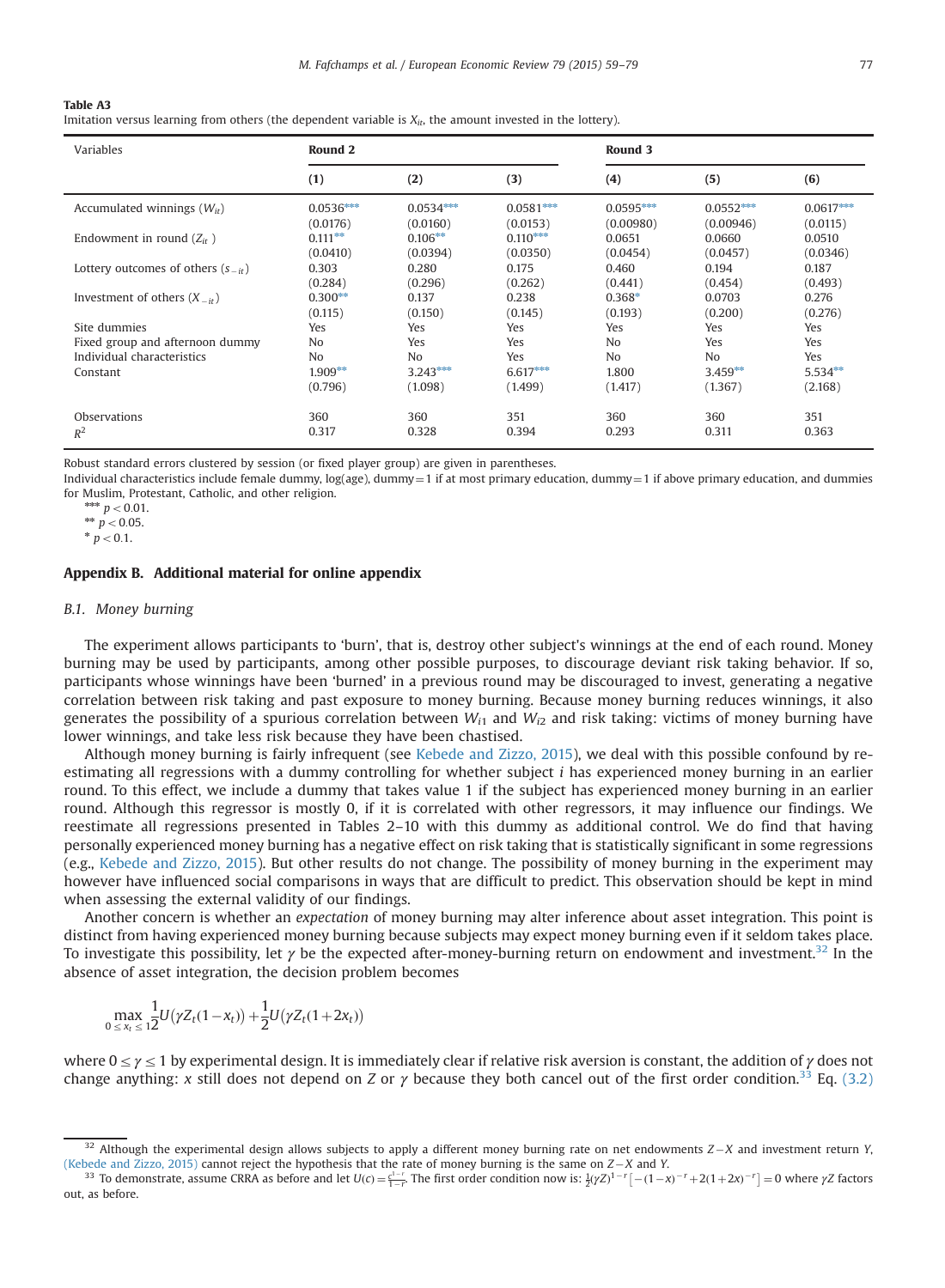<span id="page-19-0"></span>becomes

$$
X_{it} = a + b\gamma Z_{it} + u_{it}
$$

which implies that, as long as  $\gamma > 0$ , the coefficient of  $Z_{it}$  should be positive.

In the presence of asset integration, [\(3.3\)](#page-3-0) becomes

$$
\max_{0 \le X_3 \le Z_3} \frac{1}{2} U(W_1 + W_2 + \gamma Z_3 - \gamma X_3) + \frac{1}{2} U(W_1 + W_2 + \gamma Z_3 + 2\gamma X_3)
$$

where  $\gamma$  only applies to the current round since the experiment does not allow subjects to burn winnings from earlier rounds. The corresponding estimating equation for asset integration is

$$
X_{i3} = a_3 + b_3(W_{i1} + W_{i2} + \gamma Z_{i3}) + u_{i3}
$$
  
=  $a_3 + b'_3(W_{i1} + W_{i2}) + \gamma b_3 Z_{i3} + u_{i3}$ 

Given that  $\gamma\leq1$ , it follows that, in the presence of full asset integration, the coefficient of  $W_{i1} + W_{i2}$  should equal  $1/\gamma$  times the coefficient on  $Z_{i3}$ . In other words,  $b_3'$  should be, if anything, larger/more positive than the coefficient of  $Z_{i3}$ . A similar reasoning applies to [\(3.7\).](#page-4-0)

In [Table 2](#page-9-0) we find that  $b_2'$  is indeed larger than the coefficient of  $Z_{i2}$  although we cannot reject that they are equal. In contrast,  $b_3$  is in general smaller than the coefficient of  $Z_{i3}$ . In subsequent tables, no clear pattern emerges in the Ethiopia experiment. In the replication experiment, we can compare risk taking in T1 (no money burning) and T4 (money burning). If the expectation of money burning works as a tax on earnings, we expect less risk taking in T4. This is not what we find: if anything, average risk taking is larger in T4 (54%) than in T1 (44%).

# Appendix C. Supplementary data

Supplementary data associated with this paper can be found in the online version at [http://dx.doi.org/10.1016/j.](http://dx.doi.org/10.1016/j.euroecorev.2015.07.001) [euroecorev.2015.07.001](http://dx.doi.org/10.1016/j.euroecorev.2015.07.001).

#### References

Andersen, S., Cox, J.C., Harrison, G.W., Lau, M., Rutström, E., Sadiraj, V., 2011. Asset Integration and Attitudes to Risk: Theory and Evidence. Department of Economics and Finance, Durham University Working Paper 2011-10.

[Battalio, R.C., Kagel, J.H., Jiranyakul, K., 1990. Testing between alternative models of choice under uncertainty: some initial results. J. Risk Uncertain. 3,](http://refhub.elsevier.com/S0014-2921(15)00089-6/sbref4) 25–[50.](http://refhub.elsevier.com/S0014-2921(15)00089-6/sbref4)

Bault, N., Coricelli, G., Rustichini, A., 2008. Interdependent utilities: how social ranking affects choice behavior. PLoS One 3(10), e3477. doi: [10.1371/journal.](10.1371/journal.pone.0003477) [pone.0003477](10.1371/journal.pone.0003477) 〈<http://www.ncbi.nlm.nih.gov/pubmed/18941538>〉 (Published online 2008 October 22).

[Becker, G.S., Murphy, K.M., Werning, I., 2005. The equilibrium distribution of income and the market for status. J. Polit. Econ. 113 \(2\), 282](http://refhub.elsevier.com/S0014-2921(15)00089-6/sbref6)–310.

[Binswanger, H.P., 1981. Attitudes toward risk: theoretical implications of an experiment in rural India. Econ. J. 91 \(364\), 867](http://refhub.elsevier.com/S0014-2921(15)00089-6/sbref7)-890.

[Clark, A.E., Oswald, A.J., 1998. Comparison-concave utility and following behaviour in social and economic settings. J. Public Econ. 70, 133](http://refhub.elsevier.com/S0014-2921(15)00089-6/sbref9)–155.

[Croson, R., Sundali, J., 2005. The Gambler's fallacy and the hot hand: empirical data from casinos. J. Risk Uncertain. 30 \(3\), 195](http://refhub.elsevier.com/S0014-2921(15)00089-6/sbref10)–209.

[Croson, R., Gneezy, U., 2009. Gender differences in preferences. J. Econ. Lit. 47 \(2\), 1](http://refhub.elsevier.com/S0014-2921(15)00089-6/sbref11)–27.

Coates, J.M., Herbert, J., 2008. Endogenous steroids and financial risk taking on a london trading floor. Proc. Natl. Acad. Sci. 105 (16), 6167–6172.

[Cox, J.C., Sadiraj, V., 2006. Small- and large-stakes risk aversion: implications of concavity calibration for decision theory. GamesEcon. Behav.](http://refhub.elsevier.com/S0014-2921(15)00089-6/sbref13) 56 (1), 45–60.<br>Cox, J.C., Sadiraj, V., 2008. Risky decisions in the large an Experiments, Research in Experimental Economics, vol. 12, p. 9-40.

[Deaton, A., 1991. Saving and liquidity constraints. Econometrica 59 \(5\), 1221](http://refhub.elsevier.com/S0014-2921(15)00089-6/sbref115)–1248.

[Dohmen, T., Falk, A., Huffman, D., Sunde, U., 2010. Are risk aversion and impatience related to cognitive ability? Am. Econ. Rev. 100, 1238](http://refhub.elsevier.com/S0014-2921(15)00089-6/sbref15)–1260. [Duesenberry, J.S., 1949. Income, Saving and the Theory of Consumer Behavior. Cambridge, MA: Harvard University Press.](http://refhub.elsevier.com/S0014-2921(15)00089-6/sbref117)

[Fehr, E., Schmidt, K.M., 1999. A theory of fairness, competition, and cooperation. Q. J. Econ. 114 \(3\), 817](http://refhub.elsevier.com/S0014-2921(15)00089-6/sbref116)–868.

[Filmer, D., Pritchett, L.H., 2001. Estimating wealth effects without expenditure data - or tears: an application to educational enrollments in states of India.](http://refhub.elsevier.com/S0014-2921(15)00089-6/sbref16)

[Demography 38 \(1\), 115](http://refhub.elsevier.com/S0014-2921(15)00089-6/sbref16)–132.

Genicot, G., Ray, D., 2010. Aspirations and Inequality. Georgetown University and New York University Working Paper.

[Gertner, R., 1993. Game shows and economic behavior: risk-taking on card sharks. Q. J. Econ. 108 \(2\), 507](http://refhub.elsevier.com/S0014-2921(15)00089-6/sbref18)–521.

[Gill, D., Prowse, V., 2012. A structural analysis of disappointment aversion in a real effort competition. Am. Econ. Rev. 102 \(1\), 469](http://refhub.elsevier.com/S0014-2921(15)00089-6/sbref19)–503.

[Harrison, G.W., Rutstrom, E.E., 2008. Risk aversion in the laboratory. Research in Experimental Economics 12, 41](http://refhub.elsevier.com/S0014-2921(15)00089-6/sbref120)–196.

[Heinemann, F., 2008. Measuring risk aversion and the wealth effect. Res. Exp. Econ. 12, 293](http://refhub.elsevier.com/S0014-2921(15)00089-6/sbref20)–313.

Hopkins, E., 2011. Inequality and Risk Taking Behaviour. University of Edinburgh Working Paper.

[Hopkins, E., Kornienko, T., 2010. Which inequality? The inequality of endowments versus the inequality of rewards. Am. Econ. J.: Microecon. 2 \(3\), 106](http://refhub.elsevier.com/S0014-2921(15)00089-6/sbref22)–137. [Johansson-Stenman, O., 2009. Risk aversion and expected utility of consumption over time. Games Econ. Behav. 68 \(1\), 208](http://refhub.elsevier.com/S0014-2921(15)00089-6/sbref23)–219.

[Johansson-Stenman, O., Carlsson, F., Daruvala, D., 2002. Measuring future grandparents' preferences for equality and relative standing. Econ. J.](http://refhub.elsevier.com/S0014-2921(15)00089-6/sbref24) 112, 362–383. [Kahneman, D., Tversky, A., 1979. Prospect theory: an analysis of decision under risk. Econometrica 47 \(2\), 263](http://refhub.elsevier.com/S0014-2921(15)00089-6/sbref25)–291.

[Kebede, B., Zizzo, D.J., 2015. social preferences and agricultural innovation: an experimental case study from ethiopia. World Dev. 67, 267](http://refhub.elsevier.com/S0014-2921(15)00089-6/sbref27)–280.

[Koszegi, B., Rabin, M., 2006. A model of reference-dependent preferences. Q. J. Econ. 1221 \(November \(4\)\), 1133](http://refhub.elsevier.com/S0014-2921(15)00089-6/sbref28)–1165.

[Koszegi, B., Rabin, M., 2007. Reference-dependent risk attitudes. Am. Econ. Rev. 97 \(September \(4\)\), 1047](http://refhub.elsevier.com/S0014-2921(15)00089-6/sbref29)–1073.

[Linde, J., Sonnemans, J., 2012. Social comparison and risky choices. J. Risk Uncertain. 44 \(1\), 45](http://refhub.elsevier.com/S0014-2921(15)00089-6/sbref130)–72.

[Lopes, L.L., Oden, G.C., 1999. The role of aspiration level in risky choice: a comparison of cumulative prospect theory and SP/A theory. J. Math. Psychol. 43](http://refhub.elsevier.com/S0014-2921(15)00089-6/sbref30) [\(2\), 286](http://refhub.elsevier.com/S0014-2921(15)00089-6/sbref30)–313.

[Rabin, M., 2000. Risk aversion and expected utility theory: a calibration theorem. Econometrica 68, 1281](http://refhub.elsevier.com/S0014-2921(15)00089-6/sbref33)–1292.

Rabin, M., Thaler, R., 2001. Risk aversion, J. Econ. Perspect. 15 (Winter (1)), 219–232.